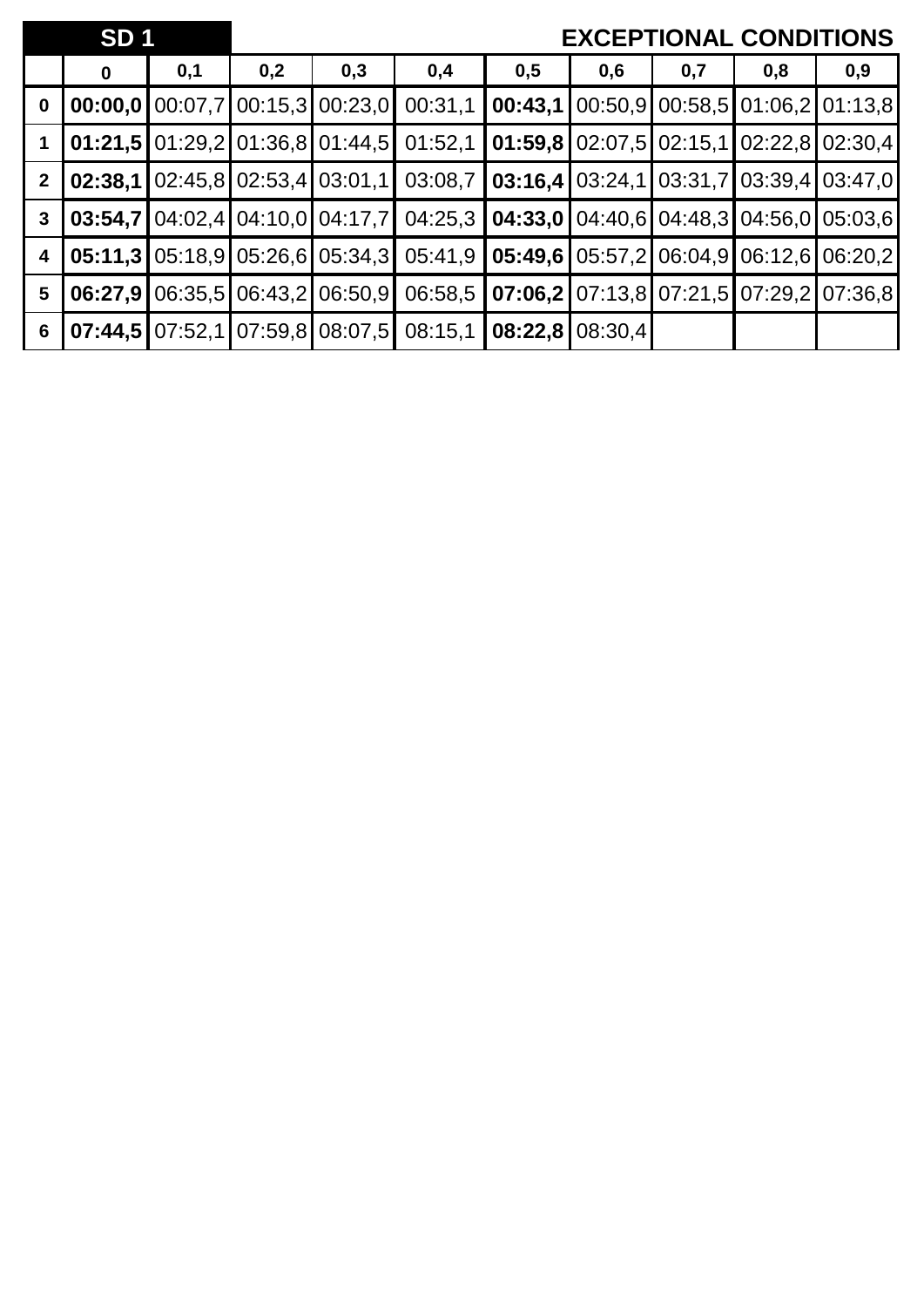|                | SD <sub>2</sub> |         |     |                                         |         |         | <b>EXCEPTIONAL CONDITIONS</b>                                                                                      |     |                                         |         |
|----------------|-----------------|---------|-----|-----------------------------------------|---------|---------|--------------------------------------------------------------------------------------------------------------------|-----|-----------------------------------------|---------|
|                | $\mathbf 0$     | 0,1     | 0,2 | 0,3                                     | 0,4     | 0,5     | 0,6                                                                                                                | 0,7 | 0,8                                     | 0,9     |
| $\mathbf 0$    | 00:00,0         |         |     | $[00:07,7]$ 00:15,3 00:23,0             | 00:30,6 | 00:38,3 |                                                                                                                    |     | 00:46,0 00:53,6 01:01,3 01:08,9         |         |
|                |                 |         |     | $01:16,6$   01:24,3   01:31,9   01:39,6 | 01:47,2 | 01:54,9 |                                                                                                                    |     | $02:02,6$ $02:10,2$ $02:17,9$ $02:25,5$ |         |
| $\overline{2}$ | 02:33,2         |         |     | $02:40,9$ 02:48,5 02:56,2               | 03:03,8 |         | <b>03:11,5</b> $\left[ 03:19,1 \right]$ $\left[ 03:26,8 \right]$ $\left[ 03:34,5 \right]$ $\left[ 03:42,1 \right]$ |     |                                         |         |
| $\mathbf{3}$   | 03:49.8         |         |     | $03:57,4$ 04:05,1 04:12,8               | 04:20,4 | 04:28,1 |                                                                                                                    |     | $04:35.7$ $04:43.4$ $04:51.1$ $04:58.7$ |         |
| 4              | 05:06.4         |         |     | 05:14,0 05:21,7 05:29,4                 | 05:37,0 | 05:44.7 |                                                                                                                    |     | 05:52,3 06:00,0 06:07,7                 | 06:15,3 |
| 5              | 06:23,0         |         |     | 06:30,6 06:38,3 06:46,0                 | 06:53,6 | 07:01,3 |                                                                                                                    |     | $07:08.9$ $07:16.6$ $07:24.3$ $07:31.9$ |         |
| 6              |                 |         |     | $07:39.6$   07:47,2   07:54,9   08:02,6 | 08:10,2 |         | <b>08:17,9</b> $\left[ 08:25,5 \right]$ 08:33,2 $\left[ 08:40,9 \right]$ 08:48,5                                   |     |                                         |         |
| $\overline{7}$ | 08:56,2         | 09:03,8 |     |                                         |         |         |                                                                                                                    |     |                                         |         |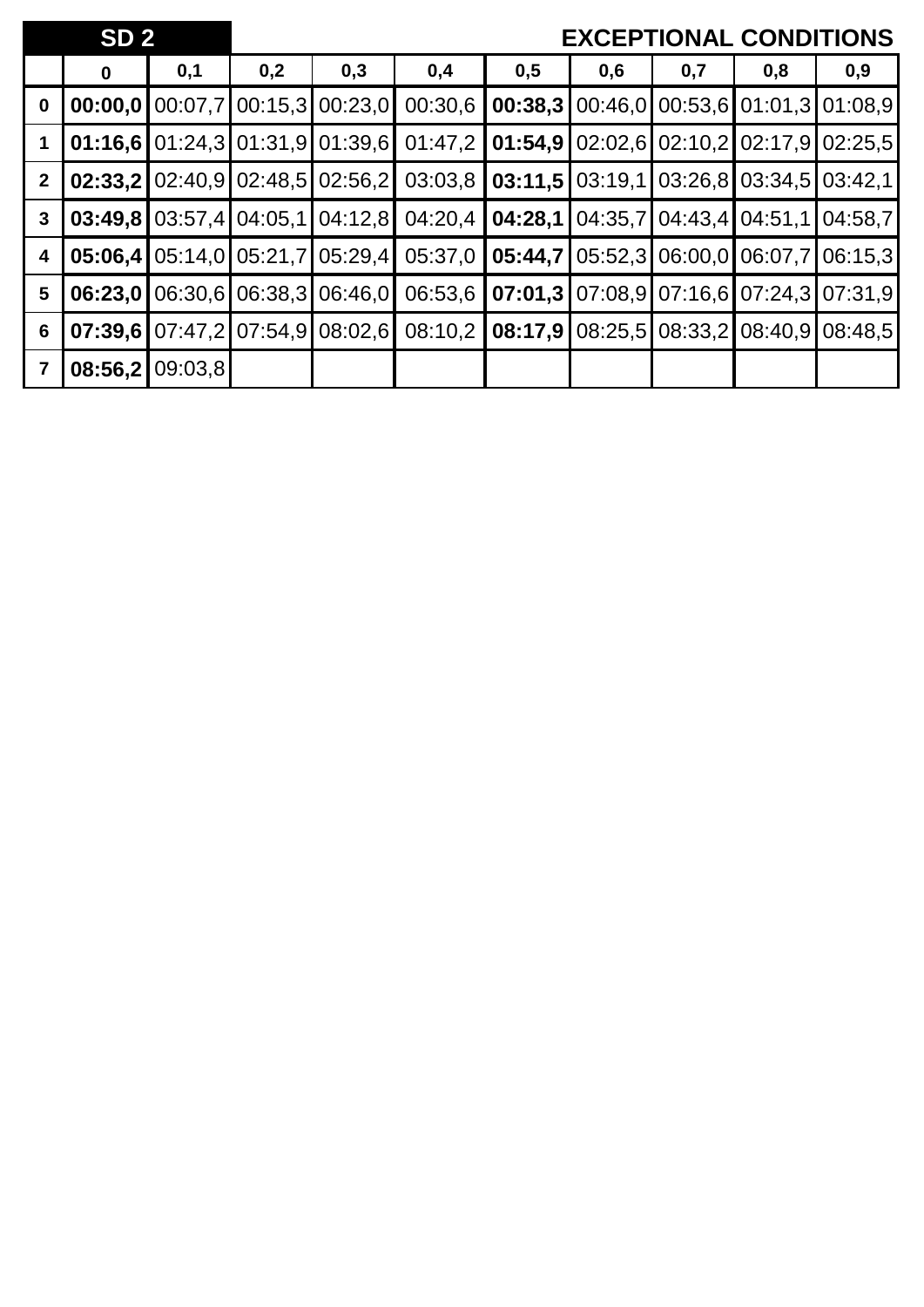## **Closed Road Stage** *Boezinge*

## TARGET TIME = 1'50"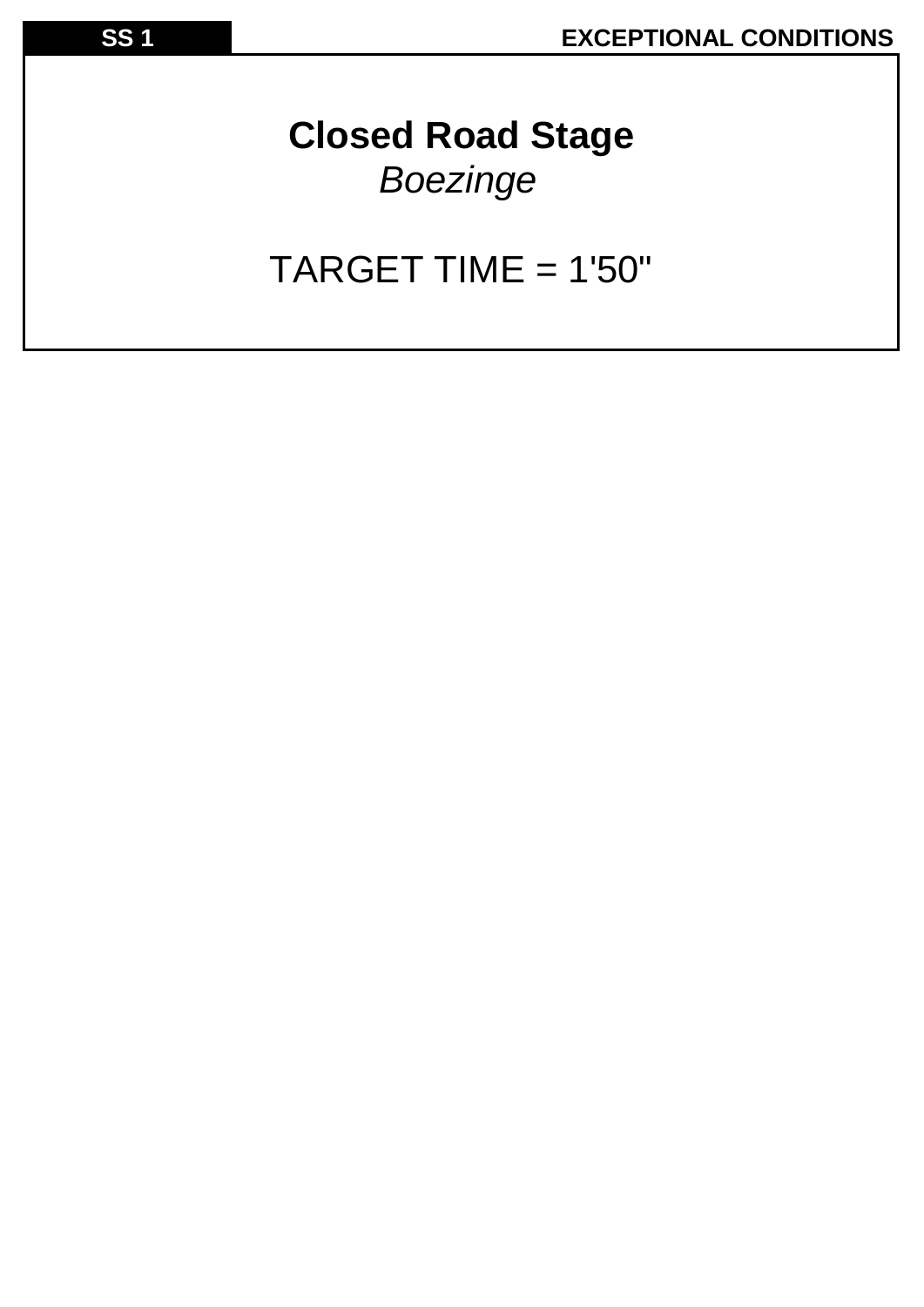|                         | SS <sub>2</sub> |     |     |     |                                                                                                                                                                                                                                                                                                                                           |     |     |     | <b>EXCEPTIONAL CONDITIONS</b> |     |
|-------------------------|-----------------|-----|-----|-----|-------------------------------------------------------------------------------------------------------------------------------------------------------------------------------------------------------------------------------------------------------------------------------------------------------------------------------------------|-----|-----|-----|-------------------------------|-----|
|                         | $\mathbf 0$     | 0,1 | 0,2 | 0,3 | 0,4                                                                                                                                                                                                                                                                                                                                       | 0,5 | 0,6 | 0,7 | 0,8                           | 0,9 |
| $\mathbf 0$             |                 |     |     |     | <b>00:00,0</b> 00:07,7 00:15,3 00:23,0 00:30,6 <b>00:38,3</b> 00:46,0 00:53,6 01:01,3 01:08,9                                                                                                                                                                                                                                             |     |     |     |                               |     |
|                         |                 |     |     |     | $\vert$ 01:16,6 $\vert$ 01:24,3 $\vert$ 01:31,9 $\vert$ 01:39,6 $\vert$ 01:47,2 $\vert$ 01:54,9 $\vert$ 02:02,6 $\vert$ 02:10,2 $\vert$ 02:17,9 $\vert$ 02:25,5                                                                                                                                                                           |     |     |     |                               |     |
| $2^{\circ}$             |                 |     |     |     | $\vert 02:33,2 \vert 02:40,9 \vert 02:48,5 \vert 02:56,2 \vert 03:03,8 \vert 03:11,5 \vert 03:19,1 \vert 03:26,8 \vert 03:34,5 \vert 03:42,1 \vert 03:5 \vert 03:42,1 \vert 03:5 \vert 03:5 \vert 03:42,1 \vert 03:5 \vert 03:5 \vert 03:5 \vert 03:5 \vert 03:5 \vert 03:5 \vert 03:5 \vert 03:5 \vert 03:5 \vert 03:5 \vert 03:5 \vert$ |     |     |     |                               |     |
| $\mathbf{3}$            |                 |     |     |     |                                                                                                                                                                                                                                                                                                                                           |     |     |     |                               |     |
| $\overline{\mathbf{4}}$ |                 |     |     |     | 05:06,4 05:14,0 05:21,7 05:29,4 05:37,0 05:44,7 05:52,3 06:00,0 06:07,7 06:15,3                                                                                                                                                                                                                                                           |     |     |     |                               |     |
| $5\phantom{1}$          |                 |     |     |     | 06:23.0 06:30.6 06:38,3 06:46,0 06:53,6 07:01,3 07:08,9 07:16,6                                                                                                                                                                                                                                                                           |     |     |     |                               |     |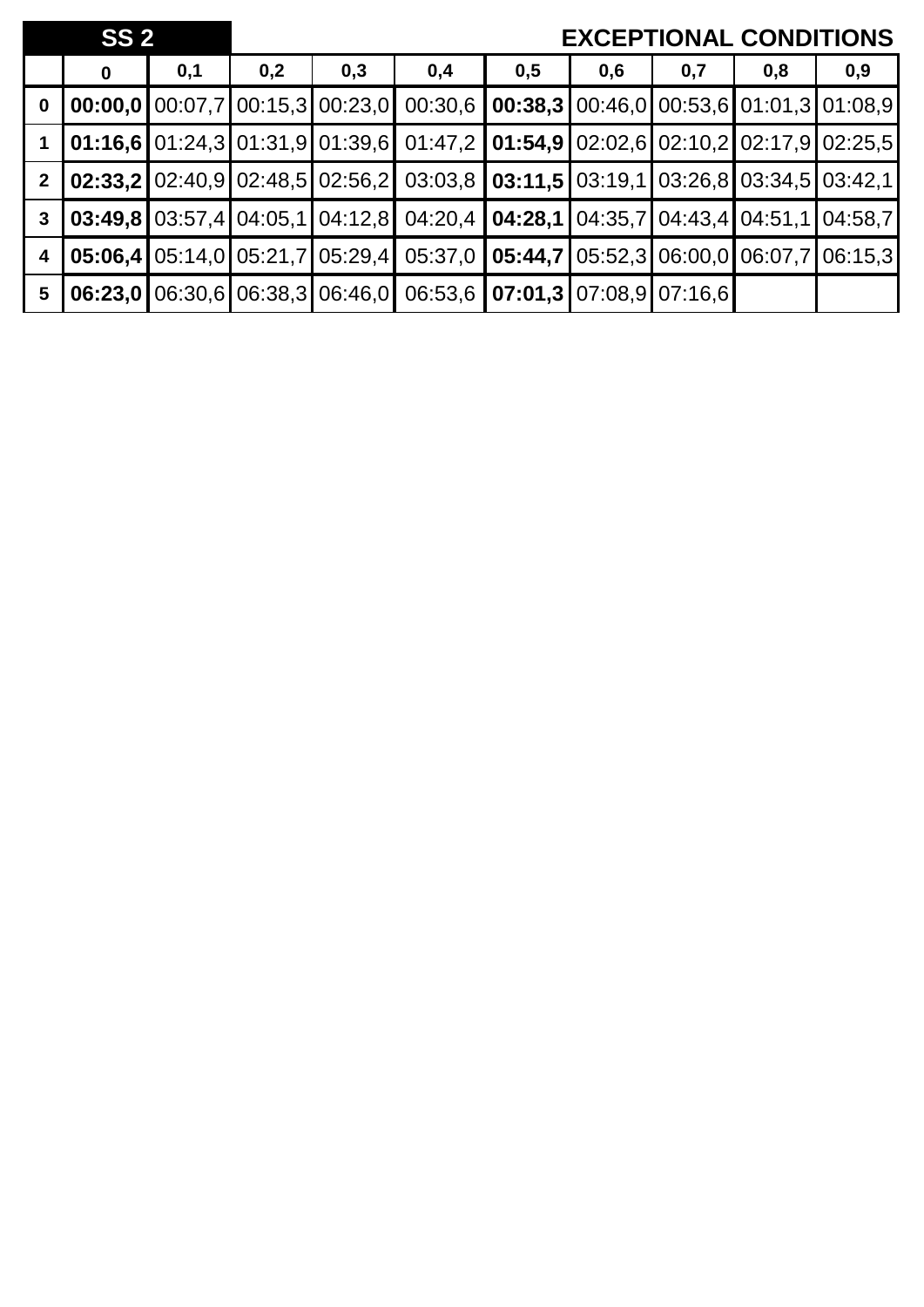|                         | <b>SS3</b>  |                   |     |                                         |                                                                                                                 |                                                             |     |     | <b>EXCEPTIONAL CONDITIONS</b>             |         |
|-------------------------|-------------|-------------------|-----|-----------------------------------------|-----------------------------------------------------------------------------------------------------------------|-------------------------------------------------------------|-----|-----|-------------------------------------------|---------|
|                         | $\mathbf 0$ | 0,1               | 0,2 | 0,3                                     | 0,4                                                                                                             | 0,5                                                         | 0,6 | 0,7 | 0,8                                       | 0,9     |
| $\mathbf 0$             |             |                   |     | $00:00,0$   00:07,7   00:15,3   00:23,0 | 00:30,6                                                                                                         |                                                             |     |     | $00:38,3100:46,0100:53,6101:01,3101:08,9$ |         |
|                         |             |                   |     | $01:16,6$   01:24,3   01:31,9   01:39,6 |                                                                                                                 | $01:47,2$   01:54,9   02:02,6   02:10,2   02:17,9   02:25,5 |     |     |                                           |         |
| 2 <sup>2</sup>          |             |                   |     | 02:33,2102:40,9102:48,5102:56,21        |                                                                                                                 | $03:03,8$   03:11,5   03:19,6   03:28,1   03:36,7   03:45,3 |     |     |                                           |         |
| $\mathbf{3}$            |             |                   |     |                                         | <b>03:53,8</b>   04:01,9   04:09,5   04:17,2   04:24,9   <b>04:32,5</b>   04:40,2   04:47,8   04:55,5   05:03,2 |                                                             |     |     |                                           |         |
| $\overline{\mathbf{4}}$ |             |                   |     | $05:10,8$   05:18,5   05:26,1   05:33,8 | 05:41,5                                                                                                         |                                                             |     |     | $05:49,1$ 05:56,8 06:04,4 06:12,1         | 06:19.8 |
| 5                       | 06:27,4     |                   |     | 06:35.1 06:42.7 06:50.4                 | 06:58,1                                                                                                         |                                                             |     |     | $07:05,7$ 07:13,4 07:21,0 07:28,7 07:36,4 |         |
| 6                       |             | $07:44.0$ 07:51.7 |     |                                         |                                                                                                                 |                                                             |     |     |                                           |         |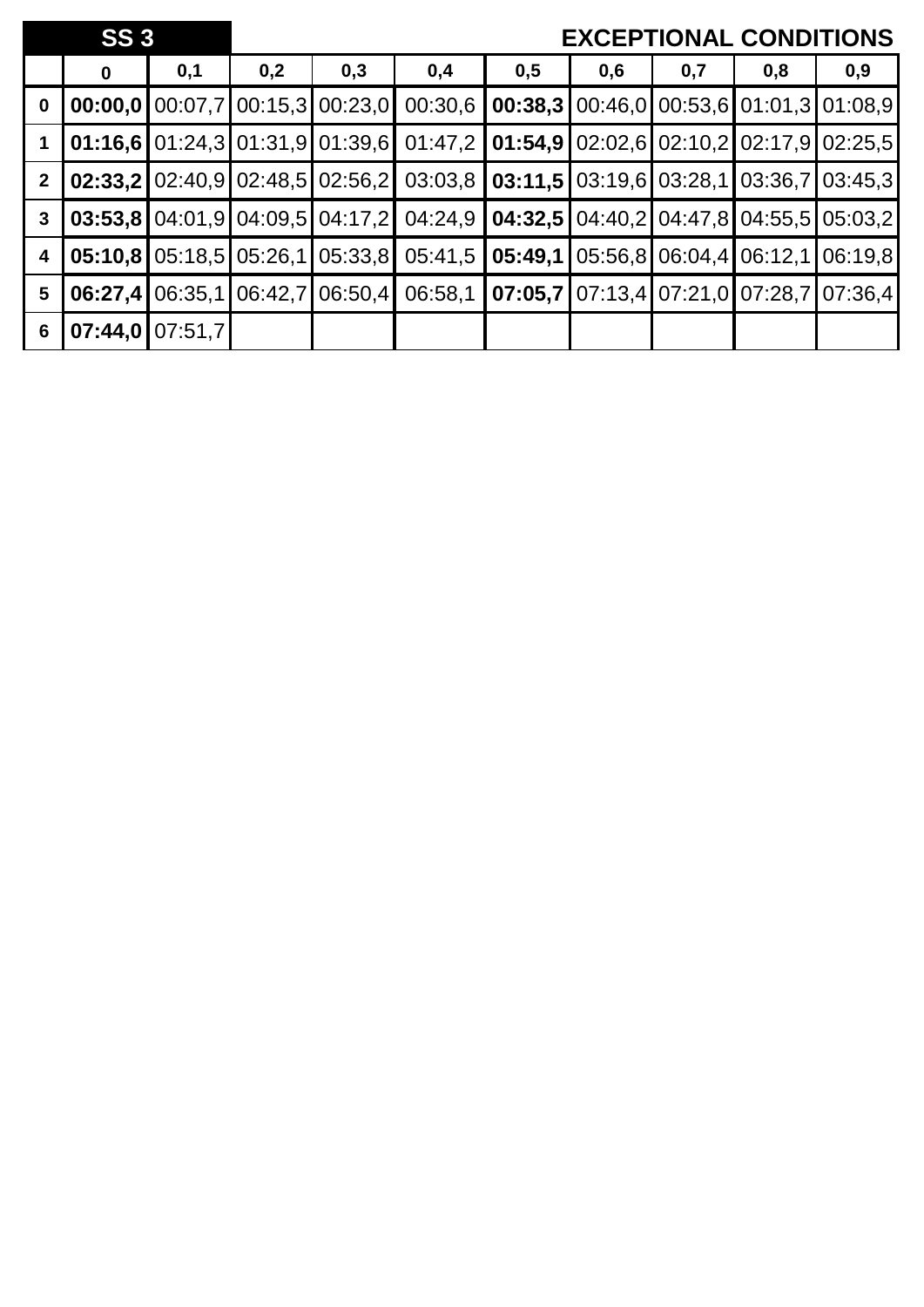|                         | <b>SS4</b>  |         |                 |                           |         |          | <b>EXCEPTIONAL CONDITIONS</b> |                   |                         |                   |
|-------------------------|-------------|---------|-----------------|---------------------------|---------|----------|-------------------------------|-------------------|-------------------------|-------------------|
|                         | $\mathbf 0$ | 0,1     | 0,2             | 0,3                       | 0,4     | 0,5      | 0,6                           | 0,7               | 0,8                     | 0,9               |
| $\bf{0}$                | 00:00,0     | 00:09,7 | 00:19,5         | 00:29,2                   | 00:38,7 | 00:46,4  | 00:54,0                       | 01:01,7           |                         | 01:09.3 01:17.0   |
|                         | 01:24,6     |         |                 | $01:32,3$ 01:40,0 01:47,6 | 01:55,3 | 02:02,9  |                               | $02:10,6$ 02:18,3 |                         | $02:25.9$ 02:33.6 |
| $\mathbf{2}$            | 02:41,2     |         |                 | 02:48,9 02:56,6 03:04,2   | 03:11,9 | 03:19.5  |                               | $03:27,2$ 03:34,9 |                         | $03:42,5$ 03:50,2 |
| $\mathbf{3}$            | 03:57,8     | 04:05,5 |                 | 04:13,2 04:20,8           | 04:28,5 | 04:36,1  |                               | $04:43,8$ 04:51,5 | 04:59,1                 | 05:06,8           |
| 4                       | 05:14,4     | 05:22,1 |                 | $05:29,8$ 05:37,4         | 05:45,1 | 05:52,7  | 06:00,4                       | 06:08,1           | 06:15,7                 | 06:23,4           |
| 5                       | 06:31,0     | 06:38,7 | 06:46,4         | 06:54,0                   | 07:01,7 | 07:09,3  |                               | 07:17,0 07:24,6   | 07:32,3                 | 07:40,0           |
| 6                       | 07:47,6     | 07:57,4 | 08:07,1         | 08:15,8                   | 08:23,4 | 08:31,1  | 08:38,8                       | 08:46,4           | 08:54,1                 | 09:01,7           |
| $\overline{\mathbf{7}}$ | 09:09,4     |         | 09:17,1 09:24,7 | 09:32,4                   | 09:40,0 | 09:47,71 | 09:55,4                       | 10:03,0           | 10:10,7                 | 10:18,3           |
| 8                       | 10:26.0     | 10:33,7 | 10:41,3         | 10:49,0                   | 10:56,6 | 11:04,3  | 11:12,0                       |                   | 11:19,6 11:27,3 11:34,9 |                   |
| 9                       | 11:42,6     |         | 11:50,2 11:57,9 | 12:05.6                   |         |          |                               |                   |                         |                   |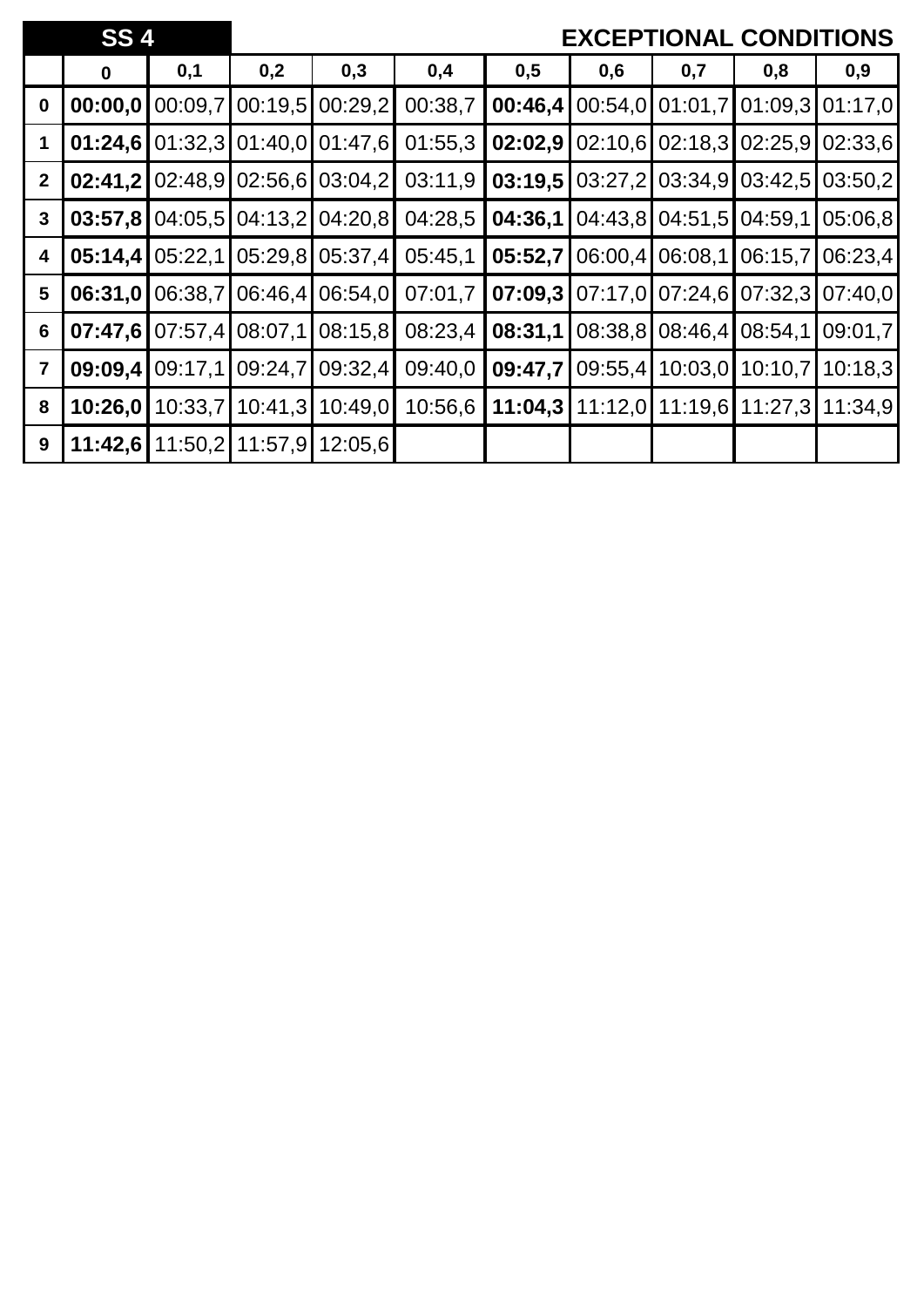|          | SS <sub>5</sub> |     |     |     |                                                                                                                                                                 |     |     |     | <b>EXCEPTIONAL CONDITIONS</b> |     |
|----------|-----------------|-----|-----|-----|-----------------------------------------------------------------------------------------------------------------------------------------------------------------|-----|-----|-----|-------------------------------|-----|
|          |                 | 0,1 | 0,2 | 0.3 | 0,4                                                                                                                                                             | 0,5 | 0.6 | 0,7 | 0,8                           | 0,9 |
| $\bf{0}$ |                 |     |     |     | $\vert$ 00:00,0 $\vert$ 00:09,7 $\vert$ 00:19,5 $\vert$ 00:29,2 $\vert$ 00:38,9 $\vert$ 00:48,6 $\vert$ 00:58,4 $\vert$ 01:07,1 $\vert$ 01:14,8 $\vert$ 01:22,4 |     |     |     |                               |     |
|          |                 |     |     |     | 1 <b>01:30,1</b> 01:37,8 01:45,4 01:53,1 02:00,7 <b>02:08,4</b> 02:16,1 02:23,7 02:31,4 02:39,0                                                                 |     |     |     |                               |     |
|          |                 |     |     |     | 2   02:46,7   02:54,3   03:02,0   03:09,7   03:17,3   03:25,0   03:32,6                                                                                         |     |     |     |                               |     |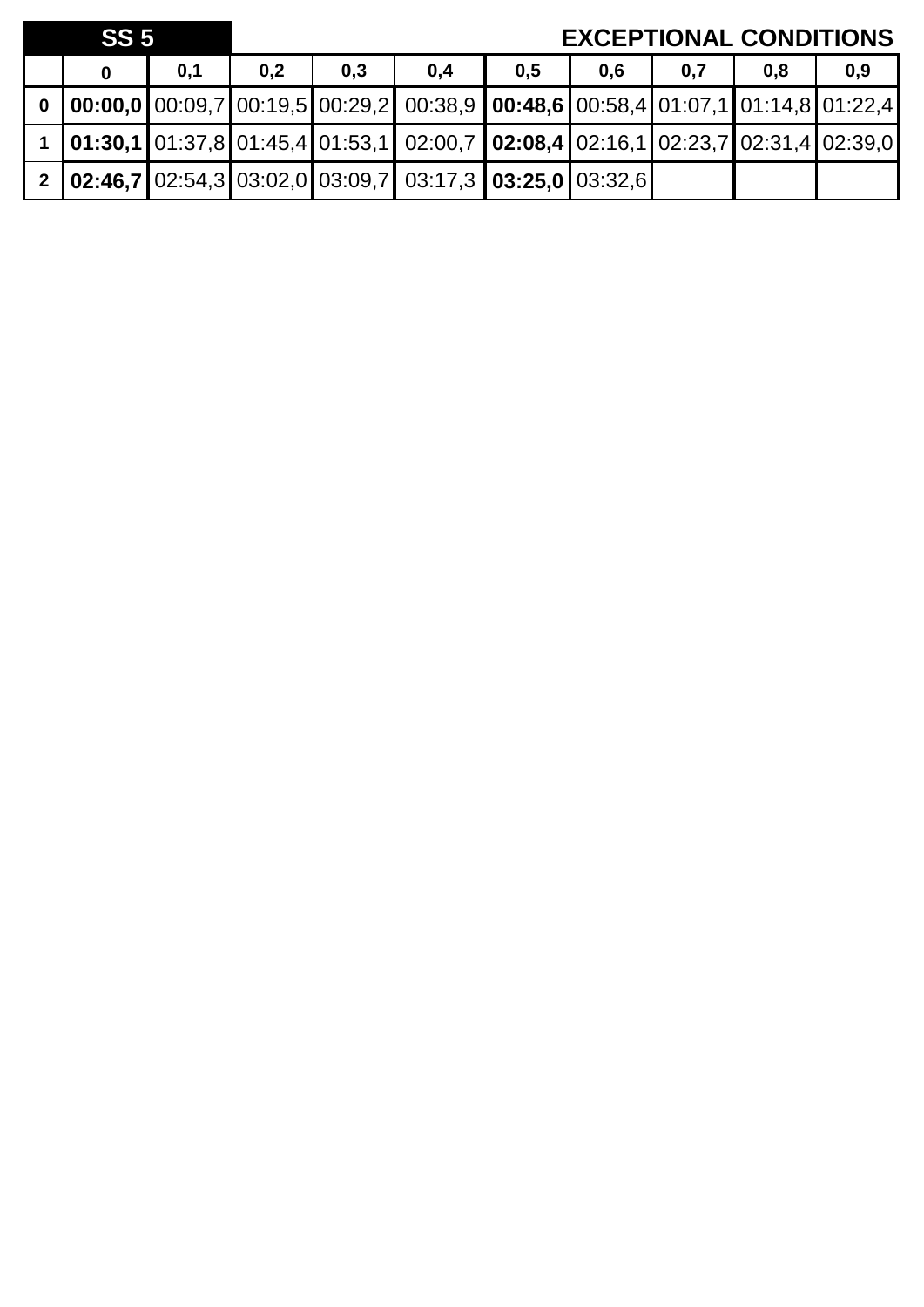| SS6       |     |     |     |                                                                                                                                                                           |     |     |     | <b>EXCEPTIONAL CONDITIONS</b> |     |
|-----------|-----|-----|-----|---------------------------------------------------------------------------------------------------------------------------------------------------------------------------|-----|-----|-----|-------------------------------|-----|
|           | 0,1 | 0,2 | 0,3 | 0,4                                                                                                                                                                       | 0,5 | 0.6 | 0,7 | 0.8                           | 0,9 |
|           |     |     |     | 0 $\vert$ 00:00,0 $\vert$ 00:07,7 $\vert$ 00:15,3 $\vert$ 00:23,0 $\vert$ 00:30,6 $\vert$ 00:38,3 $\vert$ 00:46,0 $\vert$ 00:53,6 $\vert$ 01:01,3 $\vert$ 01:08,9 $\vert$ |     |     |     |                               |     |
|           |     |     |     | 1 01:16,6 01:24,3 01:31,9 01:39,6 01:47,2 01:54,9 02:02,6 02:10,2 02:17,9 02:25,5                                                                                         |     |     |     |                               |     |
| 2 02:33,2 |     |     |     |                                                                                                                                                                           |     |     |     |                               |     |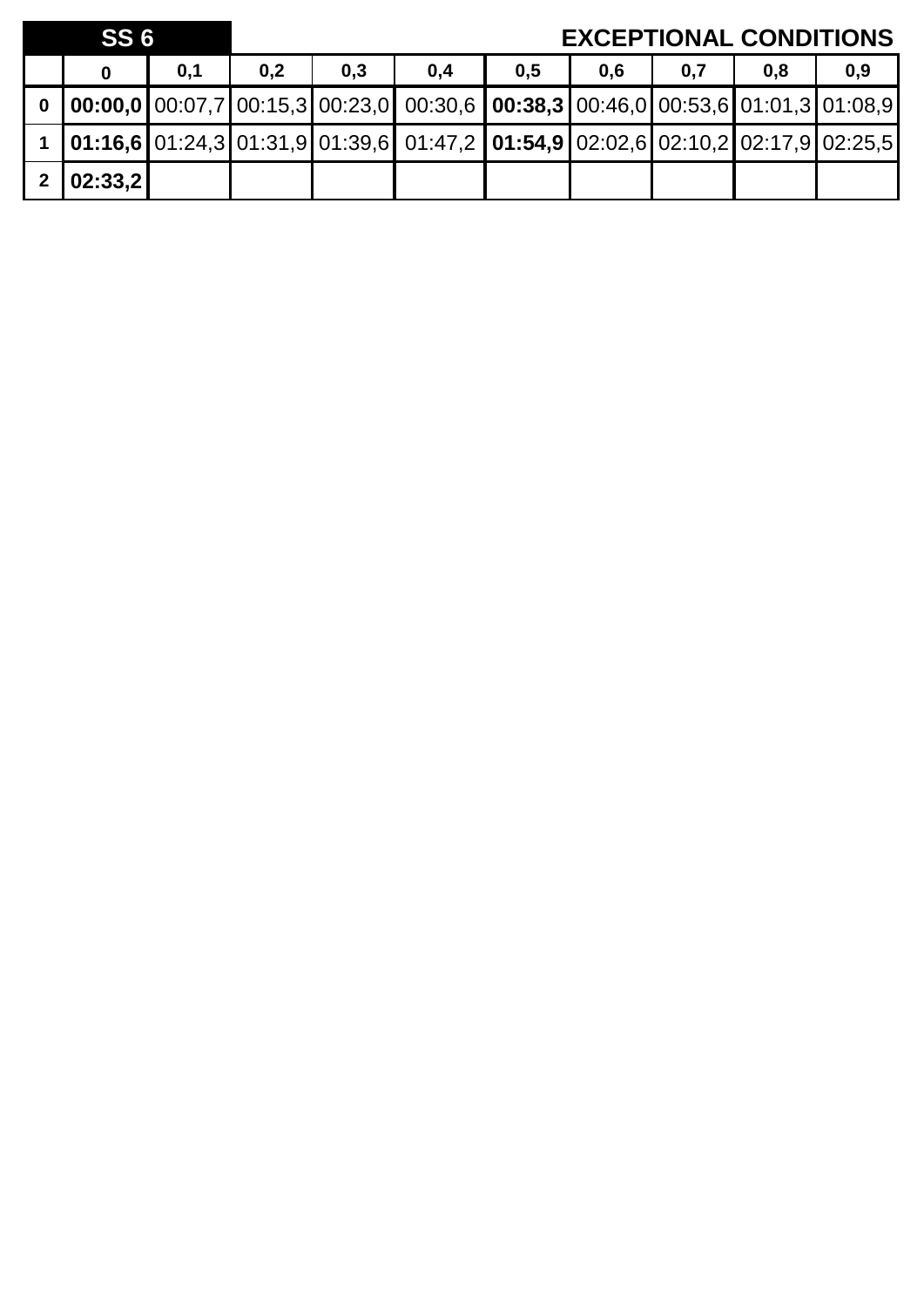|                         | <b>SS7</b> |     |     |                                         |                                                                                               |                                                             |     |     | <b>EXCEPTIONAL CONDITIONS</b>             |     |
|-------------------------|------------|-----|-----|-----------------------------------------|-----------------------------------------------------------------------------------------------|-------------------------------------------------------------|-----|-----|-------------------------------------------|-----|
|                         | 0          | 0,1 | 0,2 | 0,3                                     | 0,4                                                                                           | 0,5                                                         | 0,6 | 0,7 | 0,8                                       | 0,9 |
| $\mathbf 0$             |            |     |     | $00:00,0$   00:07,7   00:15,3   00:23,0 | 00:30,6                                                                                       |                                                             |     |     | $00:38,3100:46,0100:53,6101:01,3101:08,9$ |     |
|                         |            |     |     | $01:16,6$   01:24,3   01:31,9   01:39,6 |                                                                                               | $01:47,2$   01:54,9   02:02,6   02:10,2   02:17,9   02:25,5 |     |     |                                           |     |
| $\overline{2}$          |            |     |     |                                         | 02:33,2 02:40,9 02:48,5 02:56,2 03:03,8 03:11,5 03:19,1 03:26,8 03:34,5 03:42,1               |                                                             |     |     |                                           |     |
| $\mathbf{3}$            |            |     |     |                                         | <b>03:49,8</b> 03:57,4 04:05,1 04:12,8 04:20,4 <b>04:28,1</b> 04:35,7 04:43,4 04:51,1 04:58,7 |                                                             |     |     |                                           |     |
| $\overline{\mathbf{4}}$ |            |     |     | $05:06,4$   05:14,0   05:21,7   05:29,4 |                                                                                               | $05:37,0$   05:44,7   05:52,3   06:00,0   06:07,7   06:15,3 |     |     |                                           |     |
| $5\phantom{.0}$         |            |     |     | 06:23.0106:30.6106:38.3106:46.01        |                                                                                               | 06:53,6   07:01,3   07:08,9   07:16,6   07:24,3   07:31,9   |     |     |                                           |     |
| $6\phantom{1}6$         |            |     |     | <b>07:39,6</b> 07:47,2 07:54,9 08:02,6  |                                                                                               | 08:10,2 08:17,9 08:25,5 08:33,2                             |     |     |                                           |     |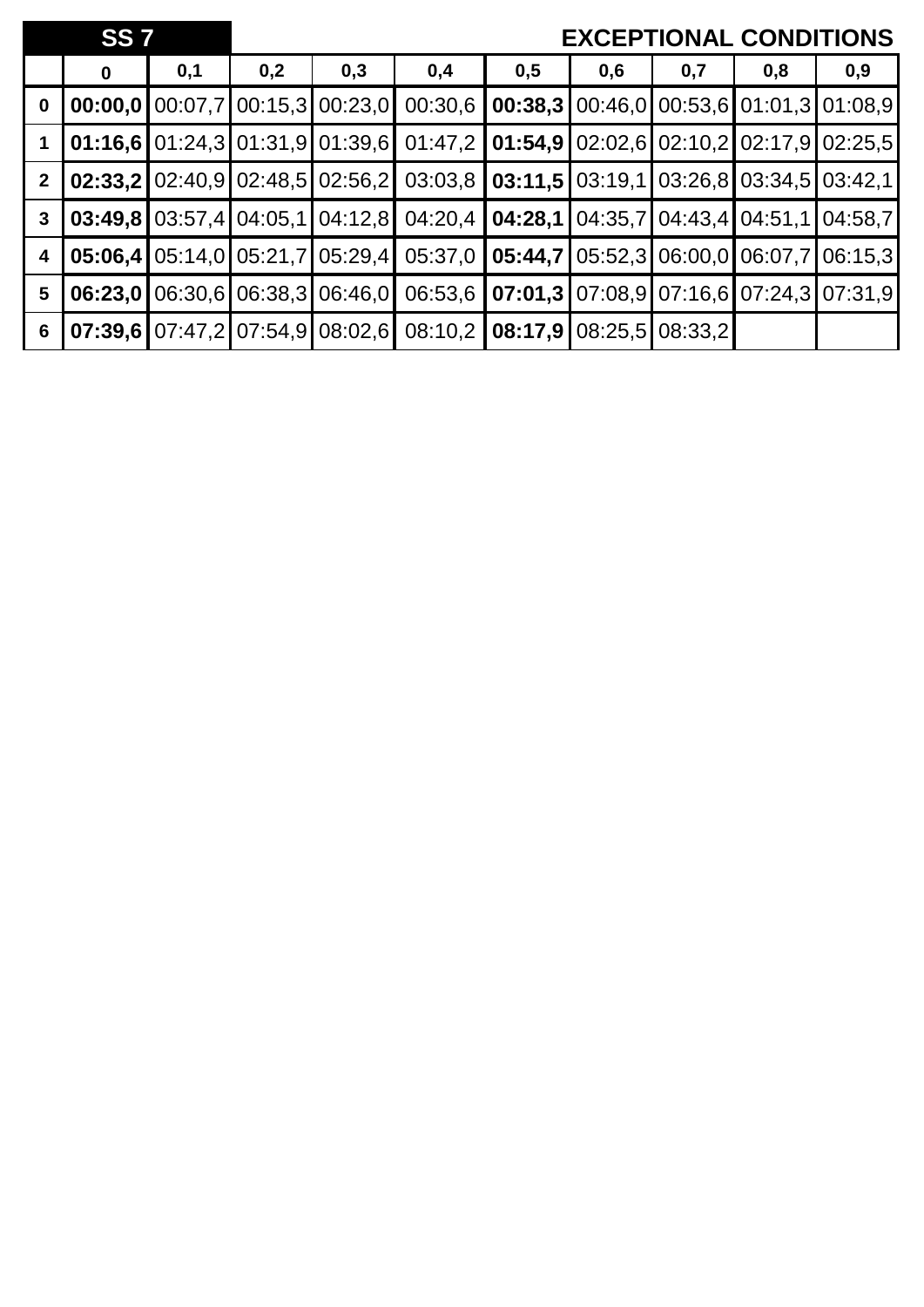|                | <b>SS 8</b>                                                 |     |     |     |                                                                                                                                                                 |     |     | <b>EXCEPTIONAL CONDITIONS</b> |     |     |
|----------------|-------------------------------------------------------------|-----|-----|-----|-----------------------------------------------------------------------------------------------------------------------------------------------------------------|-----|-----|-------------------------------|-----|-----|
|                | $\mathbf 0$                                                 | 0,1 | 0,2 | 0,3 | 0,4                                                                                                                                                             | 0,5 | 0,6 | 0,7                           | 0,8 | 0,9 |
| $\mathbf 0$    |                                                             |     |     |     | <b>00:00,0</b> 00:07,7 00:15,3 00:23,0 00:30,6 <b>00:38,3</b> 00:46,0 00:53,6 01:01,3 01:08,9                                                                   |     |     |                               |     |     |
|                |                                                             |     |     |     | $\vert$ 01:16,6 $\vert$ 01:24,3 $\vert$ 01:31,9 $\vert$ 01:39,6 $\vert$ 01:47,2 $\vert$ 01:54,9 $\vert$ 02:02,6 $\vert$ 02:10,2 $\vert$ 02:17,9 $\vert$ 02:25,5 |     |     |                               |     |     |
| 2 <sup>1</sup> |                                                             |     |     |     | $\vert$ 02:33,2 $\vert$ 02:40,9 $\vert$ 02:48,5 $\vert$ 02:56,2 $\vert$ 03:03,8 $\vert$ 03:11,5 $\vert$ 03:19,1 $\vert$ 03:26,8 $\vert$ 03:34,5 $\vert$ 03:42,1 |     |     |                               |     |     |
| $\mathbf{3}$   |                                                             |     |     |     | $\vert 03:49,8 \vert 03:57,4 \vert 04:05,1 \vert 04:12,8 \vert 04:20,4 \vert 04:28,1 \vert 04:35,7 \vert 04:43,4 \vert 04:51,1 \vert 04:58,7$                   |     |     |                               |     |     |
| $\overline{4}$ | $\mid$ 05:06,4 $\mid$ 05:14,0 $\mid$ 05:21,7 $\mid$ 05:29,4 |     |     |     |                                                                                                                                                                 |     |     |                               |     |     |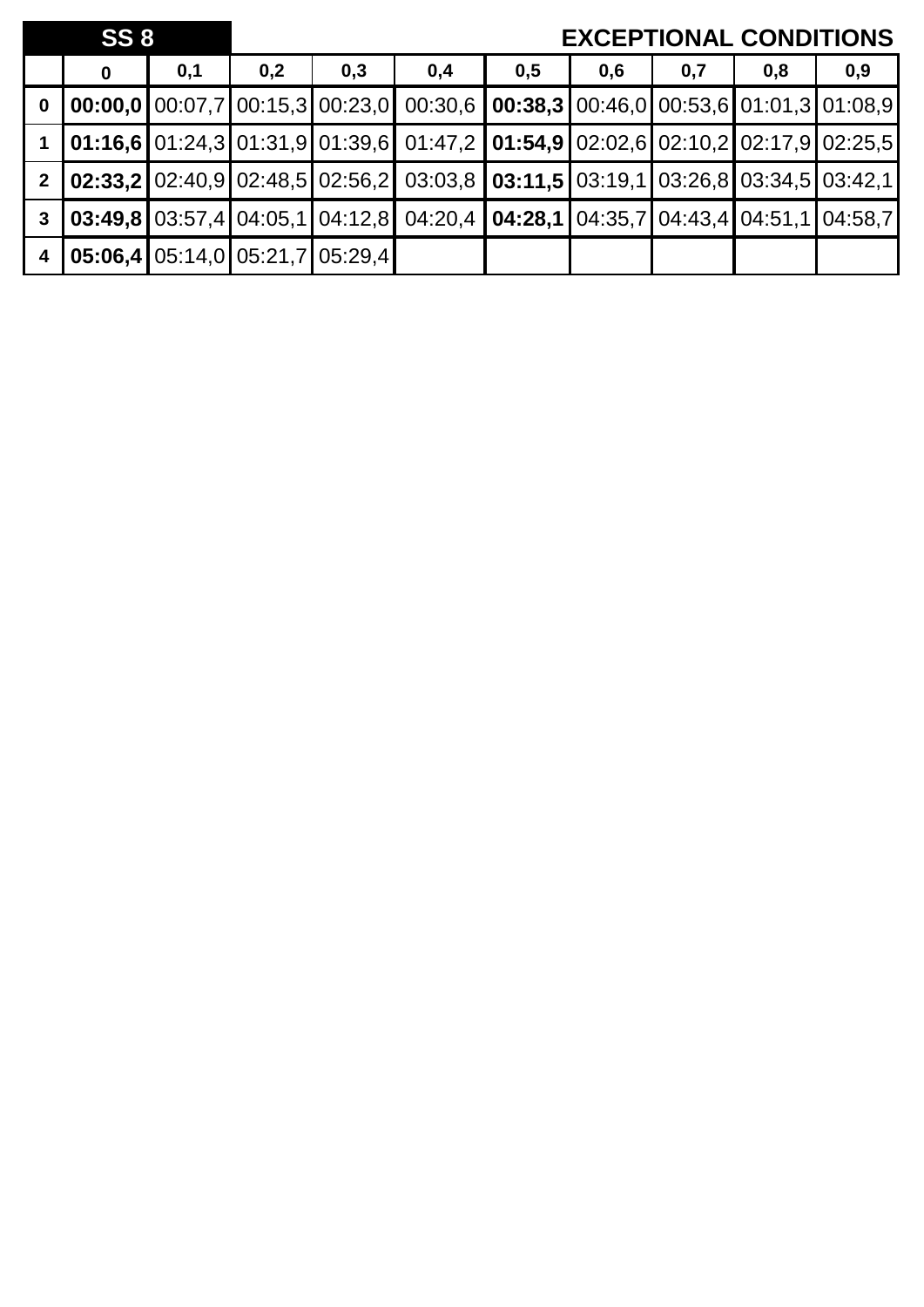|              | <b>SS 9</b> |     |     |     |                                                                                                                                                                   |     |     | <b>EXCEPTIONAL CONDITIONS</b> |     |     |
|--------------|-------------|-----|-----|-----|-------------------------------------------------------------------------------------------------------------------------------------------------------------------|-----|-----|-------------------------------|-----|-----|
|              | $\bf{0}$    | 0,1 | 0,2 | 0,3 | 0,4                                                                                                                                                               | 0,5 | 0,6 | 0,7                           | 0,8 | 0,9 |
|              |             |     |     |     | $\vert$ 00:00,0 $\vert$ 00:08,2 $\vert$ 00:16,4 $\vert$ 00:24,5 $\vert$ 00:32,7 $\vert$ 00:40,9 $\vert$ 00:49,1 $\vert$ 00:57,3 $\vert$ 01:05,5 $\vert$ 01:13,6   |     |     |                               |     |     |
|              |             |     |     |     | $\vert$ 01:21,8 $\vert$ 01:30,0 $\vert$ 01:42,0 $\vert$ 01:54,0 $\vert$ 02:06,0 $\vert$ 02:18,0 $\vert$ 02:30,0 $\vert$ 02:42,0 $\vert$ 02:54,0 $\vert$ 03:03,6   |     |     |                               |     |     |
|              |             |     |     |     | 2 $\vert$ 03:11,8 $\vert$ 03:20,0 $\vert$ 03:28,1 $\vert$ 03:36,3 $\vert$ 03:44,5 $\vert$ 03:52,7 $\vert$ 04:00,9 $\vert$ 04:09,0 $\vert$ 04:17,2 $\vert$ 04:25,4 |     |     |                               |     |     |
| $\mathbf{3}$ |             |     |     |     | $\vert$ 04:33,6 04:41,8 04:50,0 04:58,1 05:06,3 05:14,5 05:22,7                                                                                                   |     |     |                               |     |     |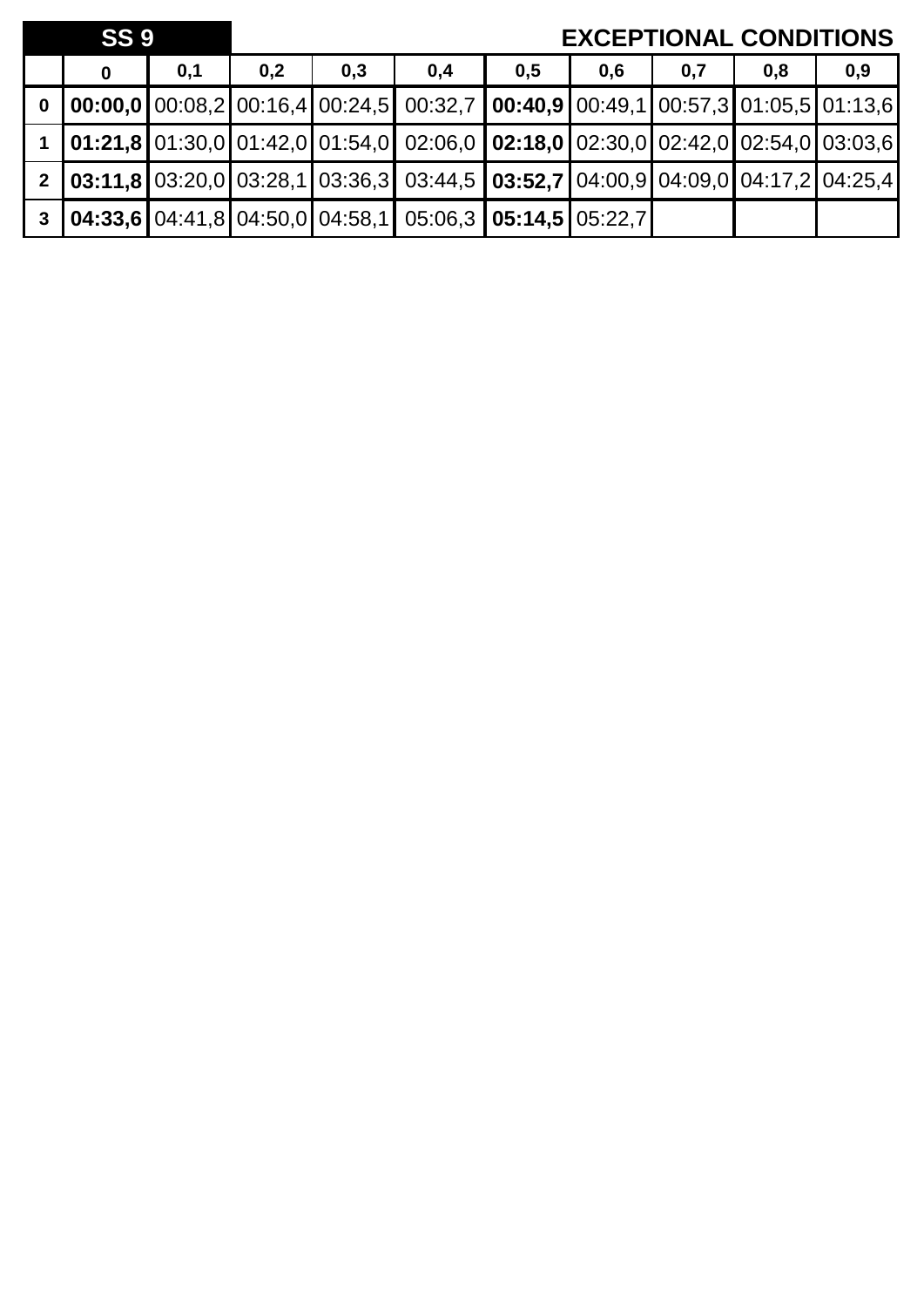|                | <b>SS 10</b> |         |         |                           |         |         |     |                          | <b>EXCEPTIONAL CONDITIONS</b>           |                 |
|----------------|--------------|---------|---------|---------------------------|---------|---------|-----|--------------------------|-----------------------------------------|-----------------|
|                | $\bf{0}$     | 0,1     | 0,2     | 0,3                       | 0,4     | 0,5     | 0,6 | 0,7                      | 0,8                                     | 0,9             |
| $\mathbf 0$    | 00:00,0      | 00:07,7 |         | 00:15,3 00:23,0           | 00:30,6 | 00:38,3 |     |                          | 00:46,0 00:53,6 01:01,3 01:08,9         |                 |
|                | 01:16,6      |         |         | $01:24.3$ 01:31,9 01:39,6 | 01:47,2 | 01:54.9 |     |                          | $02:02,6$ $02:10,2$ $02:17,9$ $02:25,5$ |                 |
| $\mathbf{2}$   | 02:33,2      |         |         | $02:40.9$ 02:48.5 02:56.2 | 03:03,8 | 03:11,5 |     |                          | $03:19,1$ $03:26,8$ $03:34,5$ $03:42,1$ |                 |
| 3              | 03:49.8      |         |         | $03:57,4$ 04:05,1 04:12,8 | 04:20,4 | 04:28,1 |     |                          | 04:36,5 04:48,5 04:57,6 05:05,2         |                 |
| 4              | 05:12,9      |         |         | $05:20,6$ 05:28,2 05:35,9 | 05:43,5 | 05:51,2 |     |                          | 05:58,9 06:06,5 06:14,2                 | 06:21,8         |
| 5              | 06:29,5      | 06:37,1 |         | 06:44,8 06:52,5           | 07:00,1 |         |     | 07:07,8107:15,4107:23,11 |                                         | 07:30.8 07:38.4 |
| 6              | 07:46,1      | 07:53,7 |         | $08:01,4$ 08:09,1         | 08:16,7 | 08:24,4 |     | 08:32,0 08:39,7          | 08:47,4                                 | 08:55,0         |
| $\overline{7}$ | 09:02,7      |         |         | 09:10,3 09:18,0 09:25,7   | 09:33,3 | 09:41,0 |     |                          | 09:48,6 09:56,3 10:04,0                 | 10:11.6         |
| 8              | 10:19,3      | 10:26.9 | 10:34,6 | 10:42,3                   | 10:49,9 | 10:57,6 |     |                          | 11:05,2 11:12,9 11:20,6                 |                 |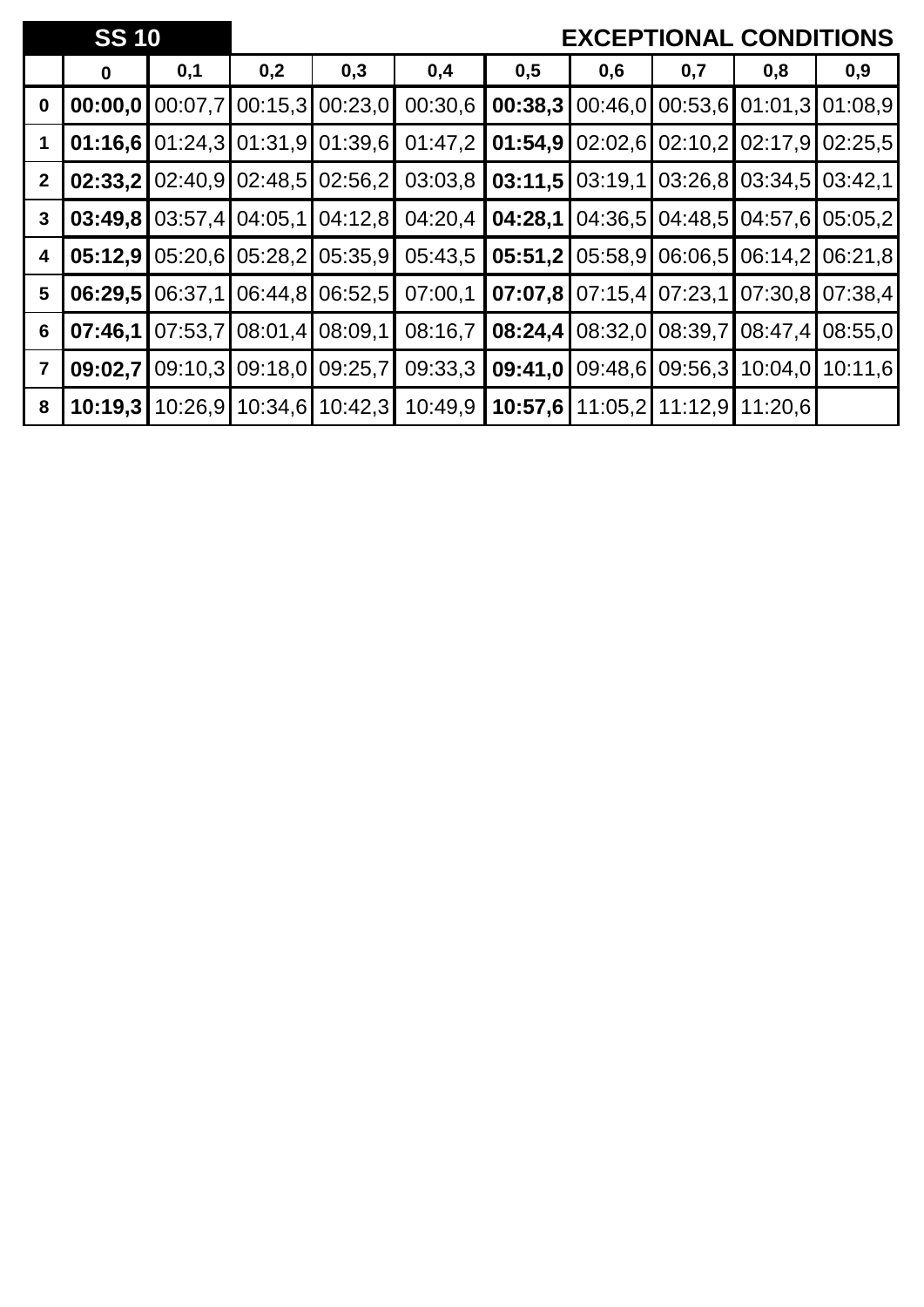|                | <b>SS 11</b> |     |     |                                         |         |         | <b>EXCEPTIONAL CONDITIONS</b>                          |     |                                   |         |
|----------------|--------------|-----|-----|-----------------------------------------|---------|---------|--------------------------------------------------------|-----|-----------------------------------|---------|
|                | $\bf{0}$     | 0,1 | 0,2 | 0,3                                     | 0,4     | 0,5     | 0,6                                                    | 0,7 | 0,8                               | 0,9     |
| $\mathbf 0$    | 00:00,0      |     |     | $[00:07,7]$ 00:15,3 00:23,0             | 00:30,6 | 00:38,3 |                                                        |     | 00:46,0 00:53,6 01:01,3 01:08,9   |         |
|                |              |     |     | $01:16,6$   01:24,3   01:31,9   01:39,6 | 01:47,2 | 01:54,9 |                                                        |     | $02:02,6$ 02:10,2 02:17,9 02:25,5 |         |
| $\mathbf{2}$   | 02:33,21     |     |     | 02:40,9102:48,5102:56,21                | 03:03,8 |         | <b>03:11,5</b>   03:19,1   03:26,8   03:34,5   03:42,1 |     |                                   |         |
| $\mathbf{3}$   | 03:49.8      |     |     | $03:57,4$   04:05,1   04:12,8           | 04:20,4 | 04:28,1 |                                                        |     | 04:35,7 04:43,4 04:51,1 04:58,7   |         |
| 4              | 05:06.4      |     |     | 05:14,0 05:21,7 05:29.4                 | 05:37,0 | 05:44,7 |                                                        |     | 05:52,3 06:00,0 06:07,7           | 06:15.3 |
| 5              | 06:23,0      |     |     | 06:30.6 06:38.3 06:46.0                 | 06:53,6 | 07:01,3 |                                                        |     | 07:08.9 07:16.6 07:24.3 07:31.9   |         |
| 6              | 07:39,6      |     |     | $07:47,2$ 07:54,9 08:02,6               | 08:10,2 | 08:17,9 |                                                        |     | 08:25,5 08:33,2 08:40,9 08:48,5   |         |
| $\overline{7}$ | 08:56,2      |     |     | 09:03.8 09:11.5 09:19.1                 | 09:26.8 | 09:34.5 | 09:42.1                                                |     |                                   |         |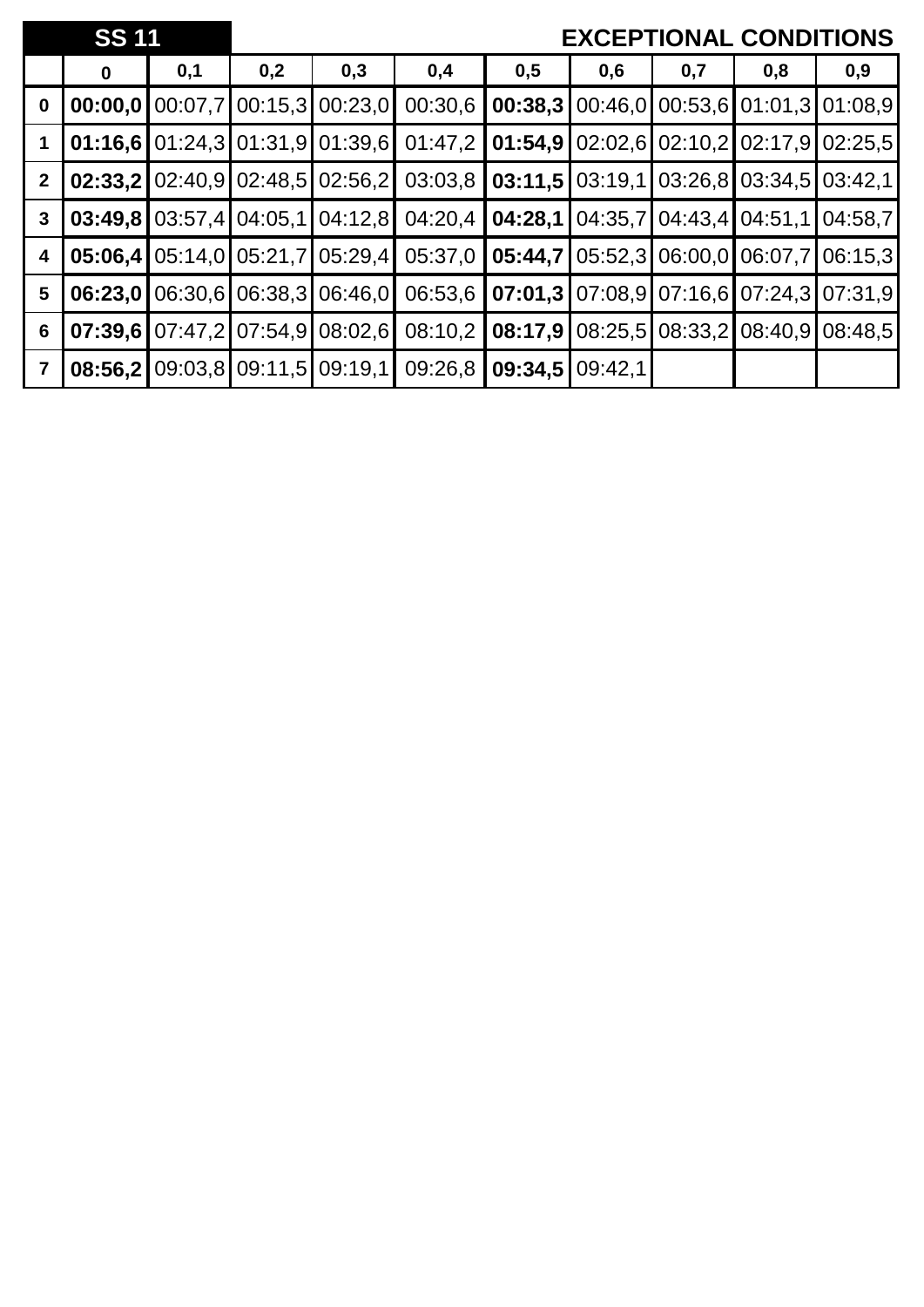| <b>SS 12</b> |     |     |     |                                                                                                                                                                   |     |     |     | <b>EXCEPTIONAL CONDITIONS</b> |     |
|--------------|-----|-----|-----|-------------------------------------------------------------------------------------------------------------------------------------------------------------------|-----|-----|-----|-------------------------------|-----|
| $\bf{0}$     | 0,1 | 0,2 | 0,3 | 0,4                                                                                                                                                               | 0,5 | 0,6 | 0,7 | 0,8                           | 0,9 |
|              |     |     |     | 0 $\vert$ 00:00,0 $\vert$ 00:07,7 $\vert$ 00:15,3 $\vert$ 00:23,0 $\vert$ 00:30,6 $\vert$ 00:38,3 $\vert$ 00:46,0 $\vert$ 00:53,6 $\vert$ 01:01,3 $\vert$ 01:08,9 |     |     |     |                               |     |
|              |     |     |     | 1 $\vert$ 01:16,6 $\vert$ 01:24,3 $\vert$ 01:31,9 $\vert$ 01:39,6 $\vert$ 01:47,2 $\vert$ 01:54,9 $\vert$ 02:03,9 $\vert$ 02:12,3 $\vert$ 02:19,9 $\vert$ 02:27,6 |     |     |     |                               |     |
|              |     |     |     | 2   02:35,3   02:42,9   02:50,6   02:58,2   03:05,9   03:13,6   03:21,2                                                                                           |     |     |     |                               |     |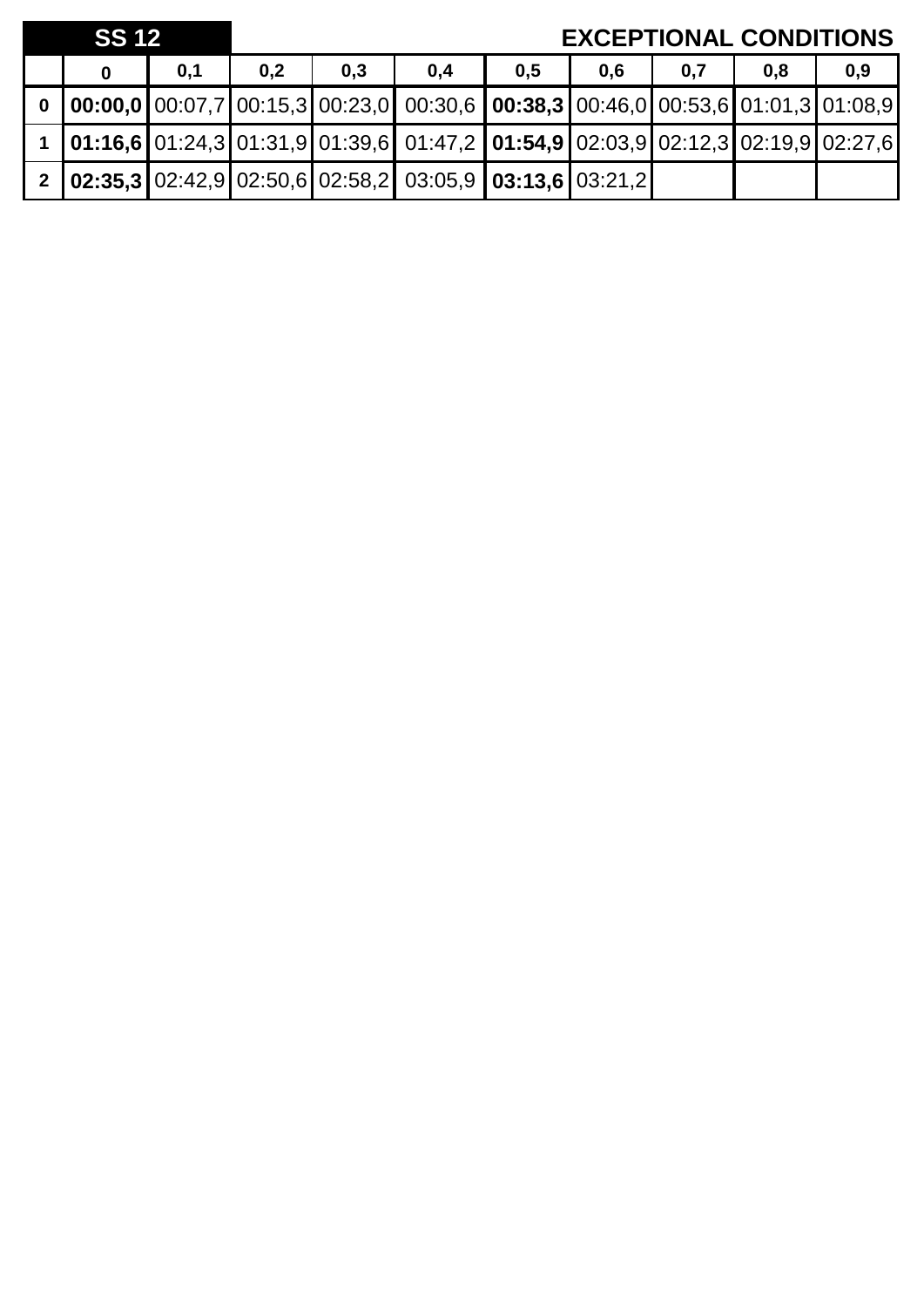|                 | <b>SS 13</b> |     |     |                                                                         |                                                                                                                                                                                                                                                                                                                                   |                                                             |     | <b>EXCEPTIONAL CONDITIONS</b> |     |     |
|-----------------|--------------|-----|-----|-------------------------------------------------------------------------|-----------------------------------------------------------------------------------------------------------------------------------------------------------------------------------------------------------------------------------------------------------------------------------------------------------------------------------|-------------------------------------------------------------|-----|-------------------------------|-----|-----|
|                 | $\mathbf 0$  | 0,1 | 0,2 | 0,3                                                                     | 0,4                                                                                                                                                                                                                                                                                                                               | 0,5                                                         | 0,6 | 0,7                           | 0,8 | 0,9 |
| $\mathbf 0$     |              |     |     | $\left  00:00,0 \right  00:07,7 \left  00:15,3 \right  00:23,0 \right $ |                                                                                                                                                                                                                                                                                                                                   | $00:30,6$   00:38,3   00:46,0   00:53,6   01:01,3   01:08,9 |     |                               |     |     |
|                 |              |     |     |                                                                         | $\vert$ 01:16,7 $\vert$ 01:31,1 $\vert$ 01:44,9 $\vert$ 01:52,5 $\vert$ 02:00,2 $\vert$ 02:07,8 $\vert$ 02:15,5 $\vert$ 02:23,2 $\vert$ 02:30,8 $\vert$ 02:38,5                                                                                                                                                                   |                                                             |     |                               |     |     |
| 2 <sup>1</sup>  | 02:46.1      |     |     |                                                                         | $\vert 02:53,8 \vert 03:01,5 \vert 03:09,1 \vert 03:16,8 \vert 03:24,4 \vert 03:32,1 \vert 03:39,8 \vert 03:47,4 \vert 03:55,1 \vert 03:47 \vert 03:55,1 \vert 03:47 \vert 03:55,1 \vert 03:47 \vert 03:55 \vert 03:47 \vert 03:55 \vert 03:47 \vert 03:47 \vert 03:47 \vert 03:47 \vert 03:47 \vert 03:47 \vert 03:47 \vert 03:$ |                                                             |     |                               |     |     |
| $\mathbf{3}$    |              |     |     |                                                                         | <b>04:02,7</b>   04:10,4   04:18,0   04:25,7   04:33,4   <b>04:41,0</b>   04:48,7   04:56,3   05:04,0   05:11,7                                                                                                                                                                                                                   |                                                             |     |                               |     |     |
| 4               |              |     |     | $05:19,3$   05:27,0   05:34,6   05:42,3                                 |                                                                                                                                                                                                                                                                                                                                   | $05:50,0$   05:57,6   06:05,3   06:12,9   06:20,6   06:28,3 |     |                               |     |     |
| $5\phantom{.0}$ |              |     |     | 06:35,9 06:43,6 06:51,2 06:58,9                                         | 07:06,6                                                                                                                                                                                                                                                                                                                           |                                                             |     |                               |     |     |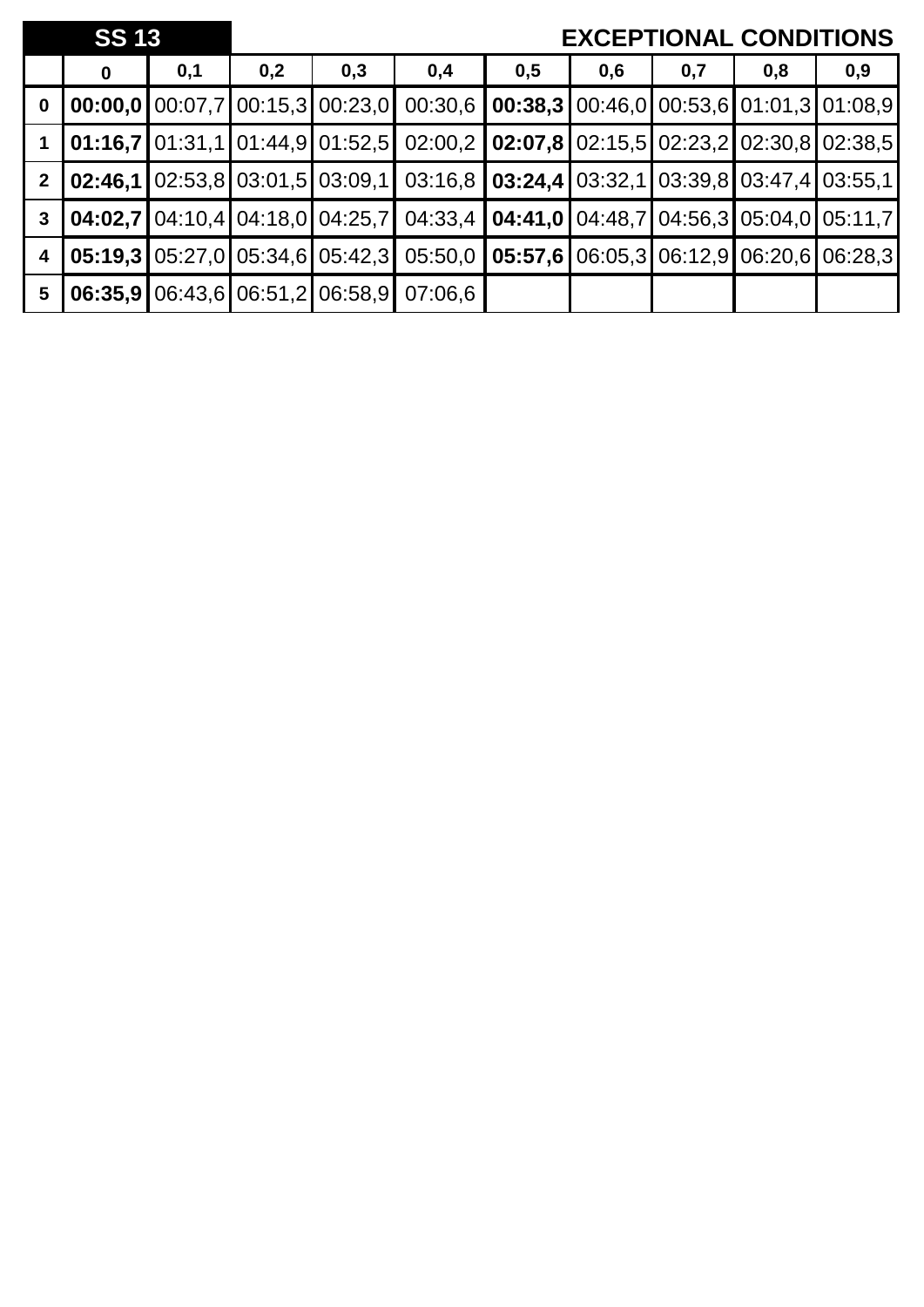|          | <b>SS 14</b> |     |     |     |                                                                                                                                                                 |     |     | <b>EXCEPTIONAL CONDITIONS</b> |     |     |
|----------|--------------|-----|-----|-----|-----------------------------------------------------------------------------------------------------------------------------------------------------------------|-----|-----|-------------------------------|-----|-----|
|          | 0            | 0,1 | 0,2 | 0,3 | 0,4                                                                                                                                                             | 0,5 | 0,6 | 0,7                           | 0,8 | 0,9 |
| $\bf{0}$ |              |     |     |     | $\vert$ 00:00,0 $\vert$ 00:07,7 $\vert$ 00:15,3 $\vert$ 00:23,0 $\vert$ 00:30,6 $\vert$ 00:38,3 $\vert$ 00:46,0 $\vert$ 00:53,6 $\vert$ 01:01,3 $\vert$ 01:08,9 |     |     |                               |     |     |
|          |              |     |     |     | $\vert$ 01:16,6 $\vert$ 01:24,3 $\vert$ 01:31,9 $\vert$ 01:39,6 $\vert$ 01:47,2 $\vert$ 01:54,9 $\vert$ 02:02,6 $\vert$ 02:10,2 $\vert$ 02:17,9 $\vert$ 02:25,5 |     |     |                               |     |     |
|          |              |     |     |     | 2 $\big  02:33,2 \big  02:40,9 \big  02:48,5 \big  02:56,2 \big  03:03,8 \big  03:11,5 \big  03:19,1 \big  03:26,8 \big  03:34,5 \big  03:42,1 \big $           |     |     |                               |     |     |
|          |              |     |     |     | $\vert$ 03:49,8 03:57,4 04:05,1 04:12,8 04:20,4 04:28,1 04:35,7 04:43,4                                                                                         |     |     |                               |     |     |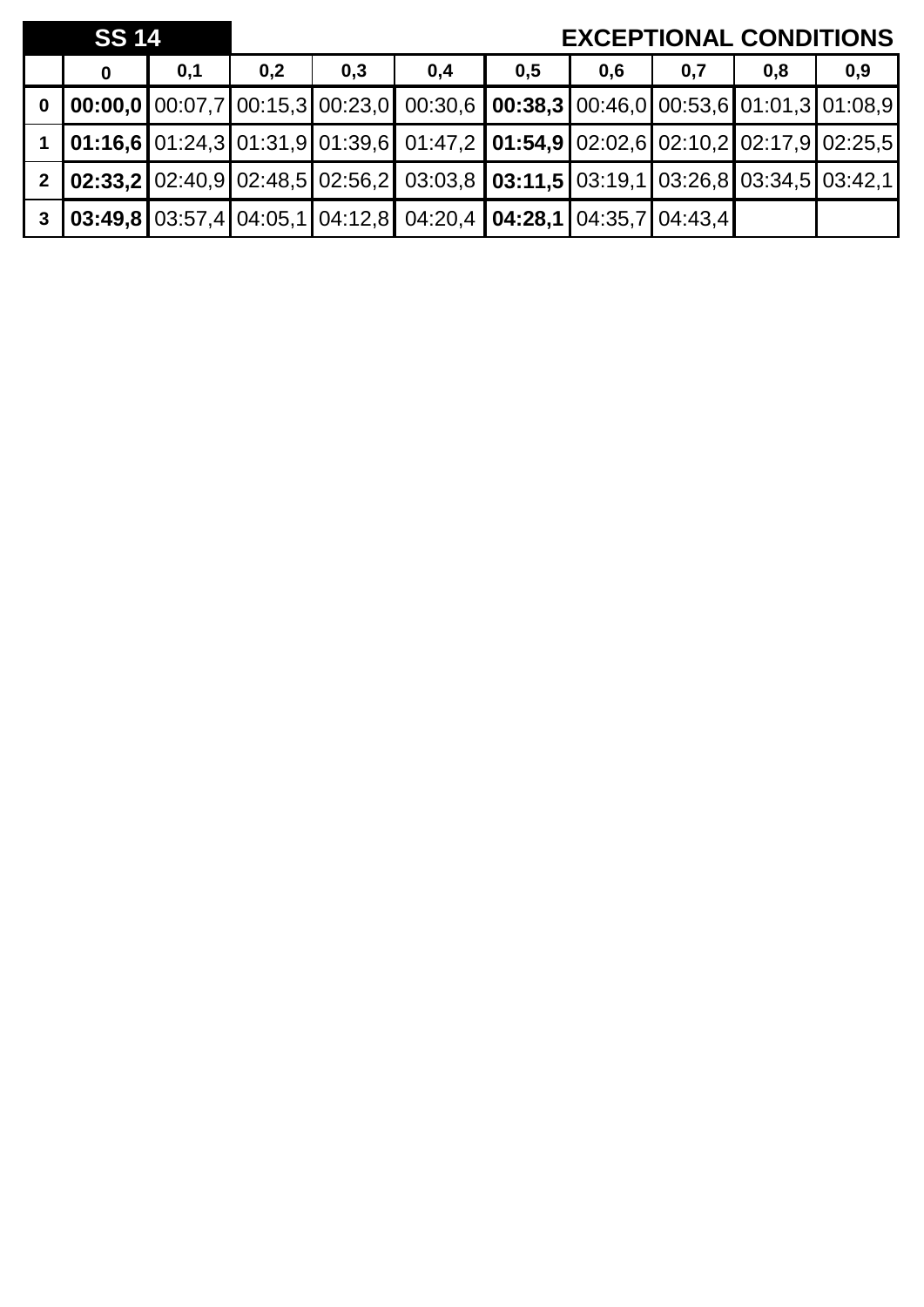|                | <b>SS 15</b> |         |                   |                           |         |         |                         |                 | <b>EXCEPTIONAL CONDITIONS</b>   |                 |
|----------------|--------------|---------|-------------------|---------------------------|---------|---------|-------------------------|-----------------|---------------------------------|-----------------|
|                | $\bf{0}$     | 0,1     | 0,2               | 0,3                       | 0,4     | 0,5     | 0,6                     | 0,7             | 0,8                             | 0,9             |
| $\bf{0}$       | 00:00,0      | 00:07,7 |                   | 00:15,3 00:23,0           | 00:30,6 | 00:38,3 | 00:46,0                 |                 | 00:53,6 01:01,3 01:08,9         |                 |
| 1              | 01:16,6      |         |                   | $01:24,3$ 01:31,9 01:39,6 | 01:47,2 | 01:54,9 |                         |                 | 02:02,6 02:10,2 02:17,9 02:25,5 |                 |
| $\mathbf{2}$   | 02:33,2      |         |                   | $02:40.9$ 02:52.8 03:03.3 | 03:11,7 | 03:20,0 | 03:28,4                 |                 | 03:37,0 03:46,0 03:54,2         |                 |
| $\mathbf{3}$   | 04:01,9      |         |                   | 04:09.6 04:17.2 04:24.9   | 04:32,5 | 04:40,2 |                         |                 | 04:47,9 04:55,5 05:03,2         | 05:10,8         |
| 4              | 05:18,5      | 05:26,2 |                   | $05:33,8$ 05:41,5         | 05:49,1 | 05:56,8 | 06:04,5                 | 06:12,1         |                                 | 06:19,8 06:27,4 |
| 5              | 06:35,1      | 06:42,8 | $06:50,4$ 06:58,1 |                           | 07:05,7 | 07:13,4 |                         | 07:21,0 07:28,7 | $07:36,4$ 07:44,0               |                 |
| 6              | 07:51,7      |         |                   | 07:59.3 08:07.0 08:14.7   | 08:22,3 | 08:30,0 |                         |                 | 08:37,6 08:45,3 08:53,0 09:00,6 |                 |
| $\overline{7}$ | 09:08,3      | 09:15,9 |                   | 09:23,6 09:31,3           | 09:38,9 | 09:46,6 | 09:54,2                 | 10:01,9         | 10:09,6                         | 10:17,2         |
| 8              | 10:24,9      | 10:32,5 | 10:40,2           | 10:47,9                   | 10:55,5 | 11:03,2 |                         | 11:10,8 11:18,5 | 11:26,2                         | 11:33,8         |
| 9              | 11:41,5      |         |                   | 11:49,1 11:56,8 12:04,5   | 12:12,1 |         | 12:19,8 12:27,4 12:35,1 |                 |                                 |                 |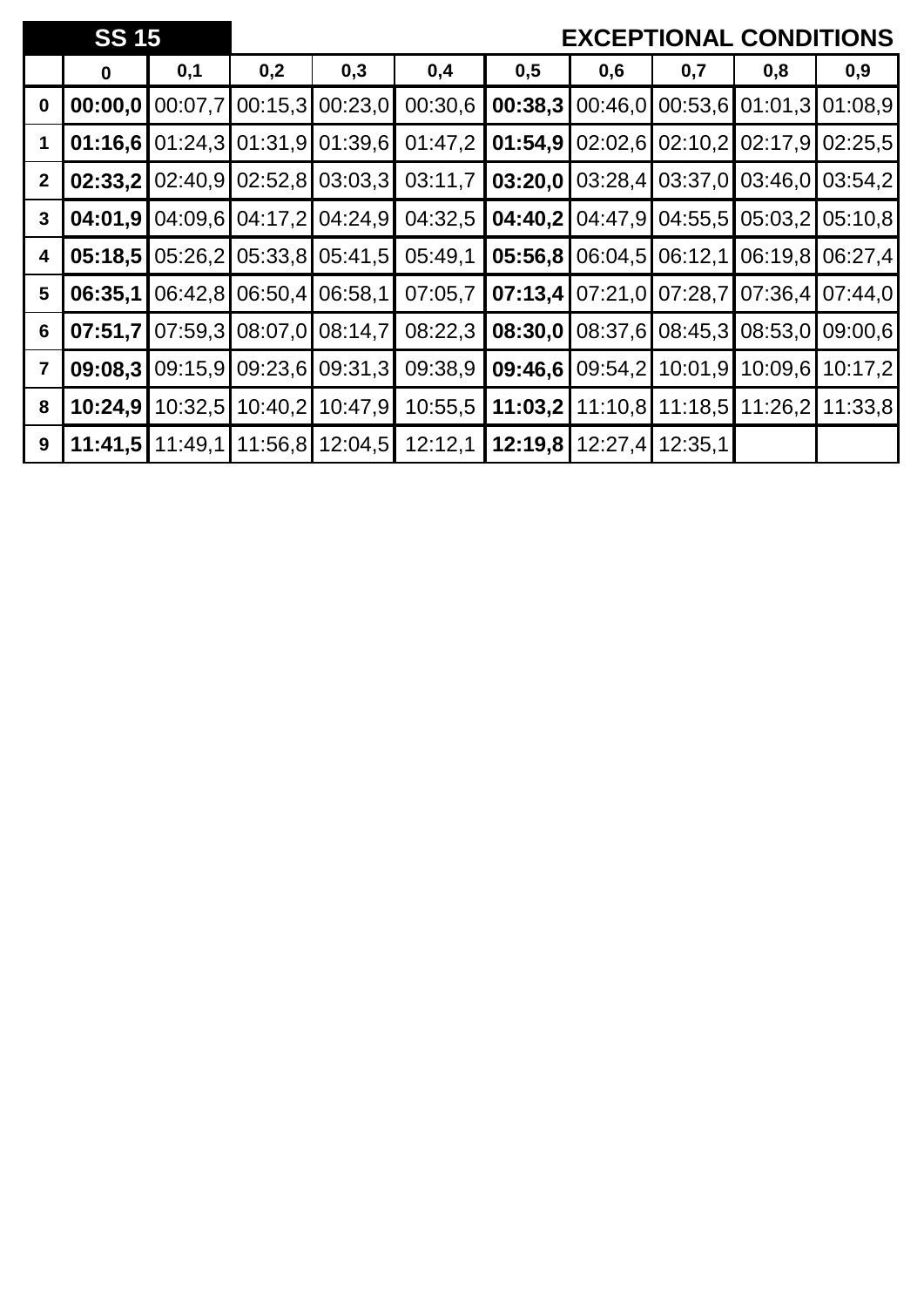|   | <b>SS 16</b>                              |     |     |     |                                                                                                                                                                 |     |     |     | <b>EXCEPTIONAL CONDITIONS</b> |     |
|---|-------------------------------------------|-----|-----|-----|-----------------------------------------------------------------------------------------------------------------------------------------------------------------|-----|-----|-----|-------------------------------|-----|
|   |                                           | 0,1 | 0,2 | 0.3 | 0,4                                                                                                                                                             | 0,5 | 0.6 | 0,7 | 0,8                           | 0,9 |
| 0 |                                           |     |     |     | $\vert$ 00:00,0 $\vert$ 00:07,7 $\vert$ 00:15,3 $\vert$ 00:23,0 $\vert$ 00:30,6 $\vert$ 00:38,3 $\vert$ 00:46,0 $\vert$ 00:53,6 $\vert$ 01:01,3 $\vert$ 01:08,9 |     |     |     |                               |     |
|   |                                           |     |     |     | 1 01:16,6 01:24,3 01:31,9 01:39,6 01:47,2 01:54,9 02:02,6 02:10,2 02:17,9 02:25,5                                                                               |     |     |     |                               |     |
|   | 2   02:33,2   02:40,9   02:48,5   02:56,2 |     |     |     |                                                                                                                                                                 |     |     |     |                               |     |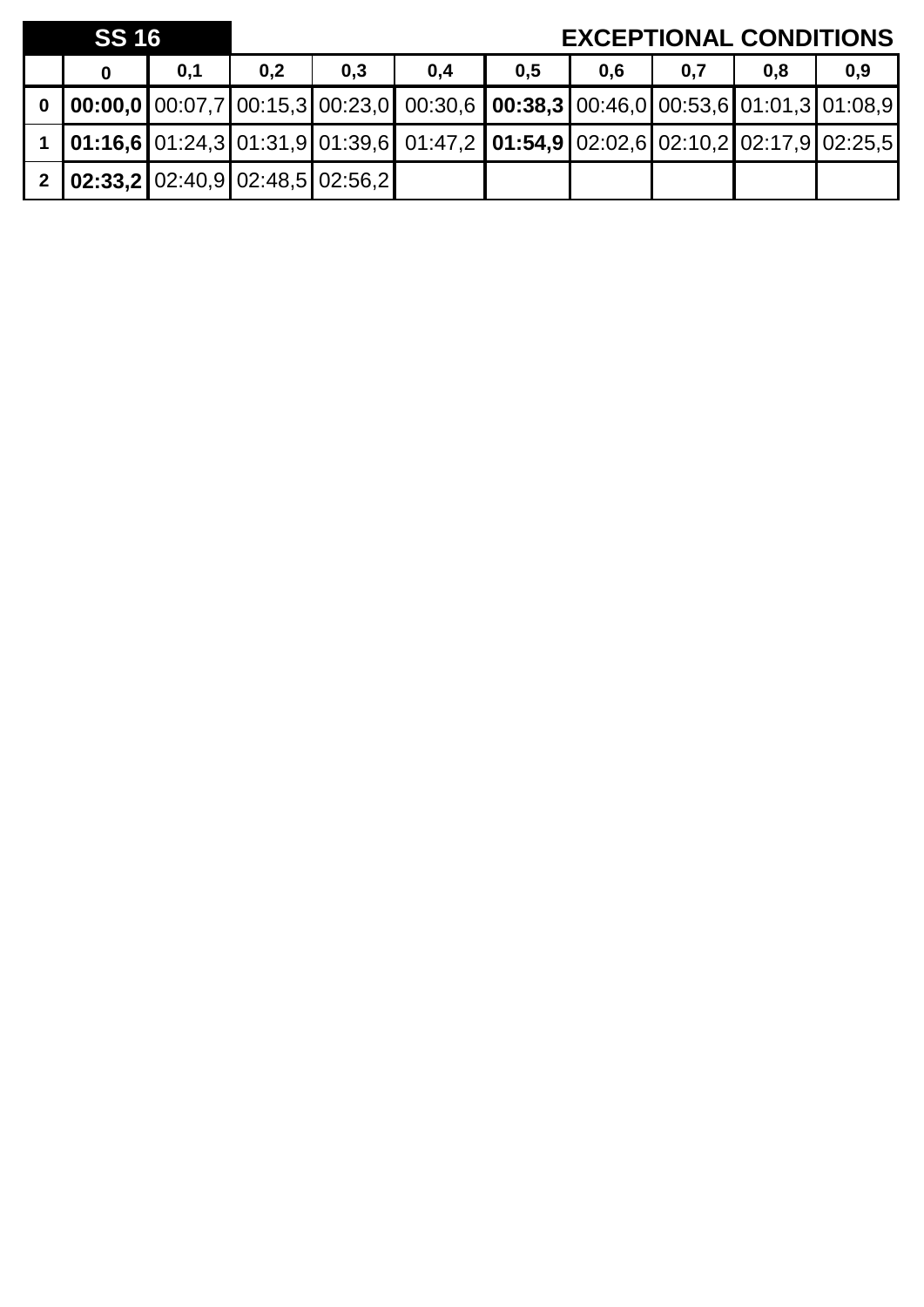|                         | <b>SS 17</b> |                   |         |                           |         |         |         |                   | <b>EXCEPTIONAL CONDITIONS</b>   |                   |
|-------------------------|--------------|-------------------|---------|---------------------------|---------|---------|---------|-------------------|---------------------------------|-------------------|
|                         | $\bf{0}$     | 0,1               | 0,2     | 0,3                       | 0,4     | 0,5     | 0,6     | 0,7               | 0,8                             | 0,9               |
| $\bf{0}$                | 00:00,0      | 00:07,7           |         | 00:15,3 00:23,0           | 00:30,6 | 00:38,3 | 00:46,0 |                   | 00:53,6 01:01,3 01:08,9         |                   |
| 1                       | 01:16,6      |                   |         | $01:24,3$ 01:31,9 01:39,6 | 01:47,2 | 01:54,9 |         |                   | 02:02,6 02:10,2 02:17,9 02:25,5 |                   |
| $\mathbf{2}$            | 02:33,2      | 02:42,0           |         | $02:52,3$ 03:02,6         | 03:10,2 | 03:17,9 |         | $03:25,6$ 03:33,2 |                                 | 03:40,9 03:48,5   |
| $\mathbf{3}$            | 03:56,2      |                   |         | 04:03,9 04:11,5 04:19,2   | 04:26,8 | 04:34,5 | 04:42,2 |                   | 04:49,8 04:57,5 05:05,1         |                   |
| 4                       | 05:12,8      | $05:20,5$ 05:28,1 |         | 05:35,8                   | 05:43,4 | 05:51,1 | 05:58,7 |                   | 06:06,4 06:14,1                 | 06:21,7           |
| 5                       | 06:29,4      | 06:37,0           | 06:44,7 | 06:52,4                   | 07:00,0 | 07:07.7 |         | $07:15.3$ 07:23.0 | 07:30,7                         | 07:38,3           |
| 6                       | 07:46,4      | 07:55,4           | 08:03,2 | 08:10,9                   | 08:18,6 | 08:26,2 | 08:33,9 | 08:41,5           | 08:49,2                         | 08:56,9           |
| $\overline{\mathbf{7}}$ | 09:04,5      | 09:12,2           | 09:19,8 | 09:27,5                   | 09:35,2 | 09:42,8 | 09:51,1 | 10:00,1           | 10:09,1                         | 10:16,8           |
| 8                       | 10:24,5      | 10:32,1           |         | 10:39,8 10:47,4           | 10:55,1 | 11:02,8 | 11:10,4 | 11:18,1           |                                 | $11:25.7$ 11:33,4 |
| 9                       | 11:41,1      |                   |         | 11:48,7 11:56,4 12:04,0   | 12:11,7 | 12:19,3 |         |                   |                                 |                   |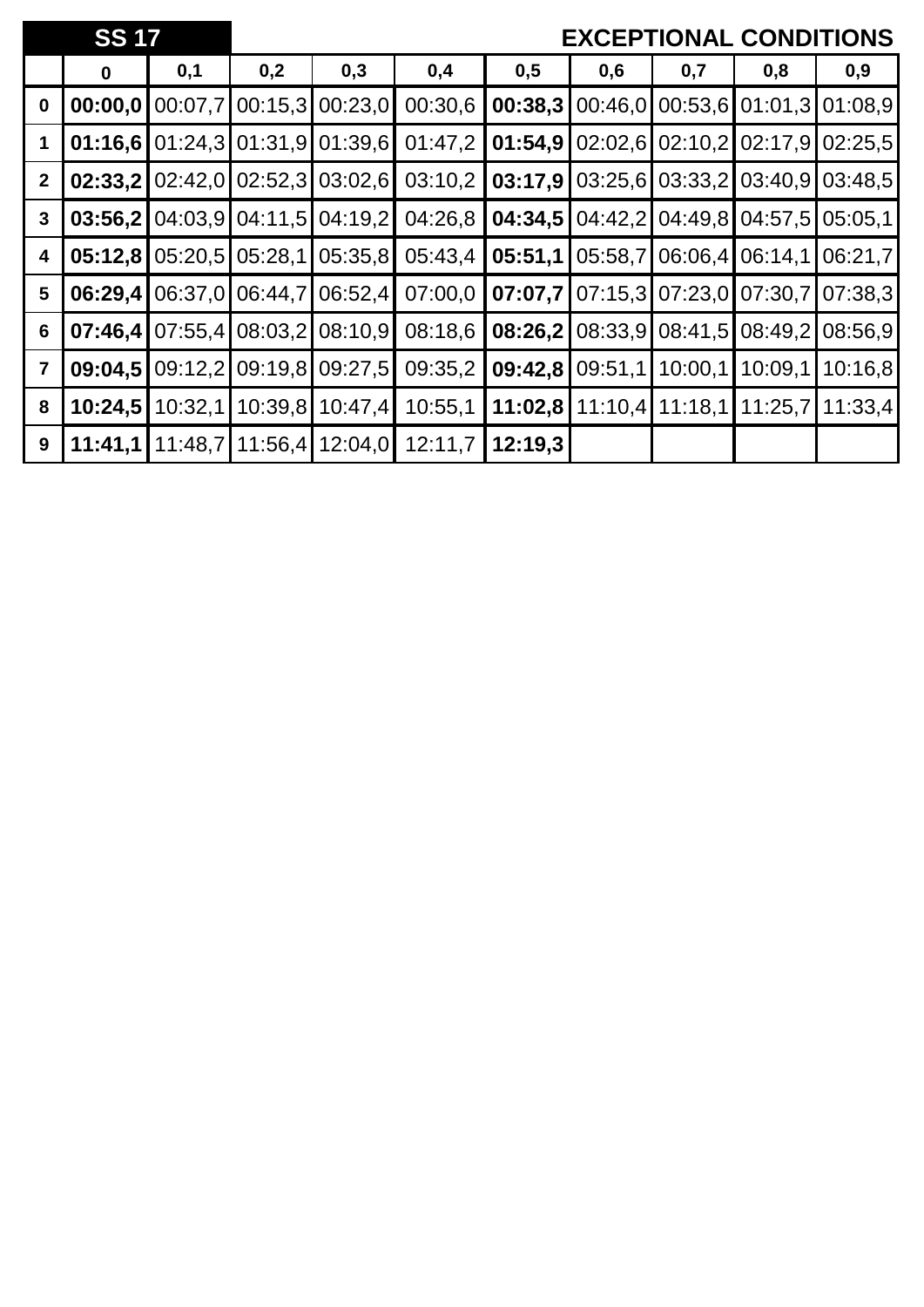|                | <b>SS 18</b> |     |     |     |                                                                                                                                                                 |     |     | <b>EXCEPTIONAL CONDITIONS</b> |     |     |
|----------------|--------------|-----|-----|-----|-----------------------------------------------------------------------------------------------------------------------------------------------------------------|-----|-----|-------------------------------|-----|-----|
|                | $\mathbf 0$  | 0,1 | 0,2 | 0,3 | 0,4                                                                                                                                                             | 0,5 | 0,6 | 0,7                           | 0,8 | 0,9 |
| $\mathbf 0$    |              |     |     |     | <b>00:00,0</b> 00:07,7 00:15,3 00:23,0 00:30,6 <b>00:38,3</b> 00:46,0 00:53,6 01:01,3 01:08,9                                                                   |     |     |                               |     |     |
|                |              |     |     |     | $\vert$ 01:16,6 $\vert$ 01:24,3 $\vert$ 01:31,9 $\vert$ 01:39,6 $\vert$ 01:47,2 $\vert$ 01:54,9 $\vert$ 02:02,6 $\vert$ 02:10,2 $\vert$ 02:17,9 $\vert$ 02:25,5 |     |     |                               |     |     |
| 2 <sup>1</sup> |              |     |     |     | <b>02:33,2</b> 02:40,9 02:48,5 02:56,2 03:03,8 <b>03:11,5</b> 03:19,1 03:26,8 03:34,5 03:42,1                                                                   |     |     |                               |     |     |
| $\mathbf{3}$   |              |     |     |     |                                                                                                                                                                 |     |     |                               |     |     |
| $\overline{4}$ |              |     |     |     | <b>05:06,4</b> 05:14,0 05:21,7 05:29,4 05:37,0 <b>05:44,7</b> 05:52,3 06:00,0 06:07,7 06:15,3                                                                   |     |     |                               |     |     |
| $5\phantom{1}$ |              |     |     |     | <b>06:23,0</b> 06:30,6 06:38,3 06:46,0 06:53,6 <b>07:01,3</b> 07:08,9 07:16,6 07:24,3                                                                           |     |     |                               |     |     |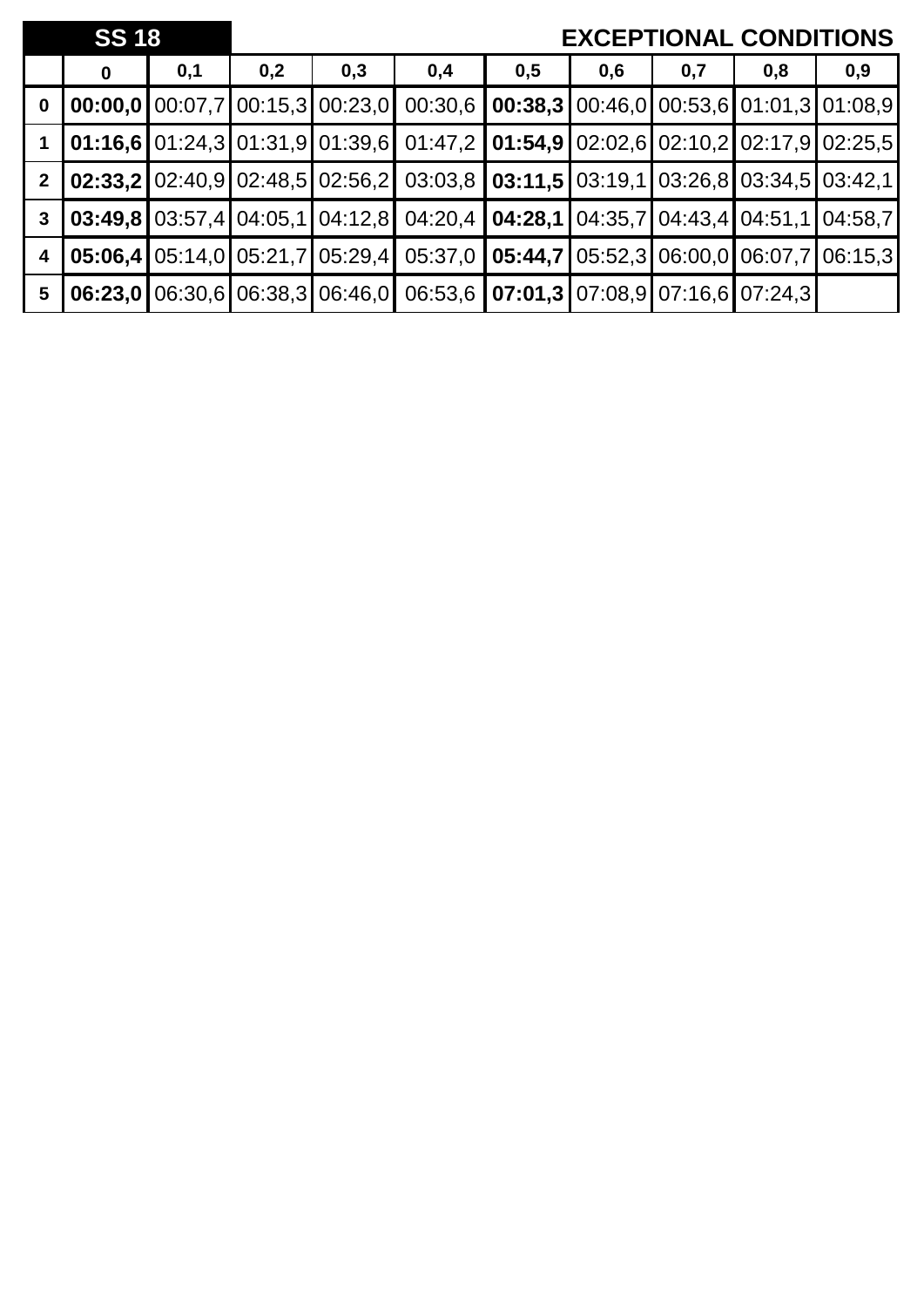|                  | <b>SS 19</b> |         |     |                                         |                                                                                               |                                                             |     |     | <b>EXCEPTIONAL CONDITIONS</b>             |     |
|------------------|--------------|---------|-----|-----------------------------------------|-----------------------------------------------------------------------------------------------|-------------------------------------------------------------|-----|-----|-------------------------------------------|-----|
|                  | $\bf{0}$     | 0,1     | 0,2 | 0,3                                     | 0,4                                                                                           | 0,5                                                         | 0,6 | 0,7 | 0,8                                       | 0,9 |
| $\boldsymbol{0}$ |              |         |     | $00:00,0$   00:07,7   00:15,3   00:23,0 | 00:30,6                                                                                       |                                                             |     |     | $00:38,3$ 00:46,0 00:53,6 01:01,3 01:08,9 |     |
|                  |              |         |     | $01:16,6$   01:24,3   01:31,9   01:39,6 |                                                                                               | $01:47,2$   01:54,9   02:02,6   02:10,2   02:17,9   02:25,5 |     |     |                                           |     |
| $\overline{2}$   |              |         |     | 02:33,2102:40,9102:48,5102:56,21        |                                                                                               | $03:03,8$   03:11,5   03:19,1   03:26,8   03:34,5   03:42,1 |     |     |                                           |     |
| $\mathbf{3}$     |              |         |     |                                         | <b>03:49,8</b> 03:57,4 04:05,1 04:12,8 04:20,4 <b>04:28,1</b> 04:35,7 04:43,4 04:51,1 04:58,7 |                                                             |     |     |                                           |     |
| 4                |              |         |     | $05:06,4$   05:14,0   05:21,7   05:29,4 | 05:37,0                                                                                       |                                                             |     |     | 05:44,7 05:52,9 06:02,8 06:14,8 06:26,8   |     |
| $5\phantom{1}$   | 06:37.4      |         |     | 06:45,1 06:52,8 07:00,4                 | 07:08,1                                                                                       |                                                             |     |     | $07:15,7$ 07:23,4 07:31,1 07:38,7 07:46,4 |     |
| 6                | 07:54,0      | 08:01,7 |     |                                         |                                                                                               |                                                             |     |     |                                           |     |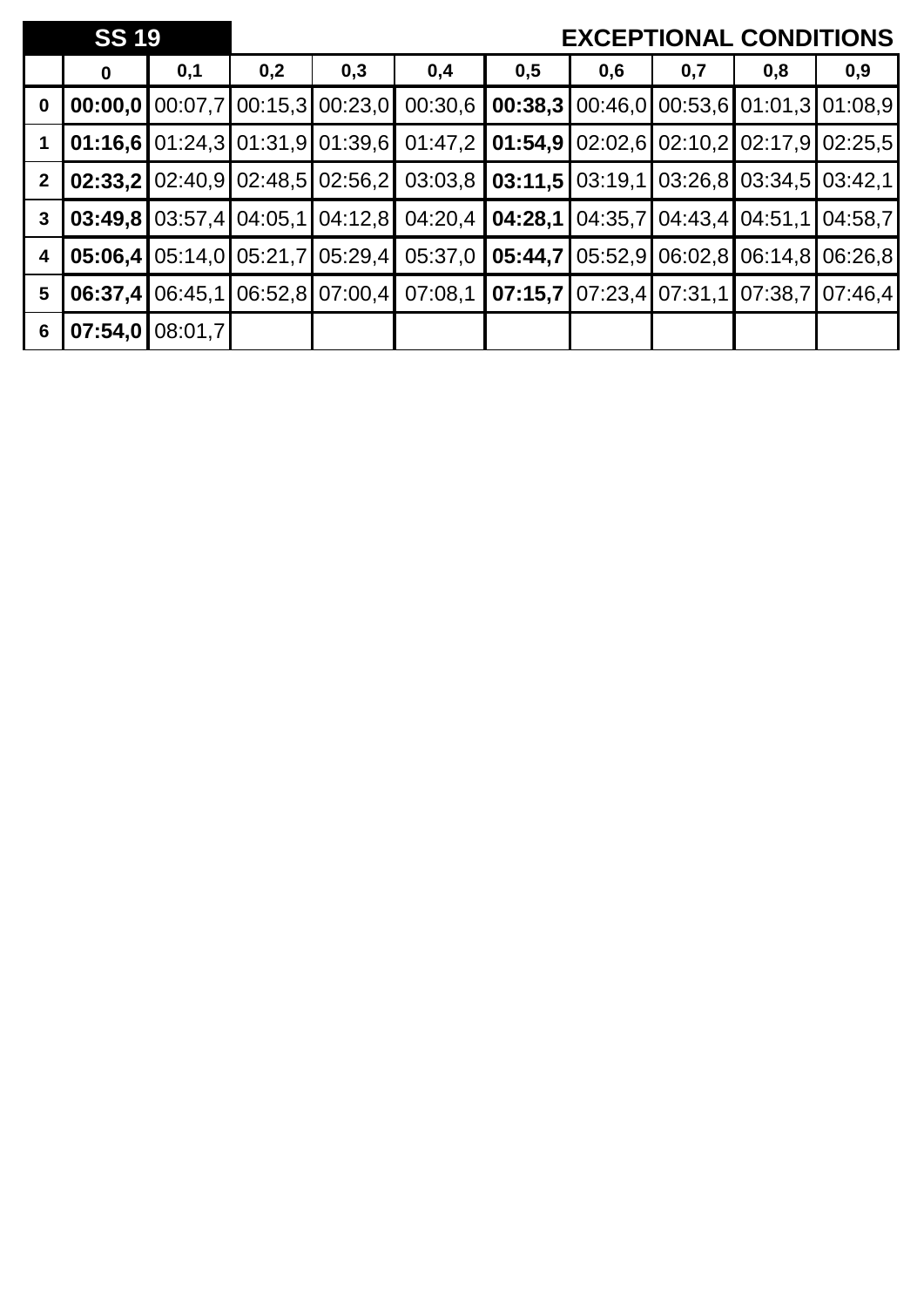|                         | <b>SS 20</b>                                                    |     |     |     |                                                                                                                                                                 |     |     | <b>EXCEPTIONAL CONDITIONS</b> |     |     |
|-------------------------|-----------------------------------------------------------------|-----|-----|-----|-----------------------------------------------------------------------------------------------------------------------------------------------------------------|-----|-----|-------------------------------|-----|-----|
|                         | 0                                                               | 0,1 | 0,2 | 0,3 | 0,4                                                                                                                                                             | 0,5 | 0,6 | 0,7                           | 0,8 | 0,9 |
| $\mathbf 0$             |                                                                 |     |     |     | <b>00:00,0</b> 00:12,0 00:24,0 00:36,0 00:48,0 <b>01:00,0</b> 01:08,8 01:16,4 01:24,1 01:31,8                                                                   |     |     |                               |     |     |
|                         |                                                                 |     |     |     | $\vert$ 01:39,4 01:47,1 01:54,7 02:02,4 02:10,1 02:17,7 02:25,4 02:34,0 02:42,5 02:51,1                                                                         |     |     |                               |     |     |
| $\overline{2}$          |                                                                 |     |     |     | $\vert$ 02:59,7 $\vert$ 03:08,2 $\vert$ 03:16,8 $\vert$ 03:25,4 $\vert$ 03:34,0 $\vert$ 03:42,5 $\vert$ 03:51,1 $\vert$ 04:00,8 $\vert$ 04:09,5 $\vert$ 04:17,2 |     |     |                               |     |     |
| $\mathbf{3}$            |                                                                 |     |     |     | $\vert 04:24,8 \vert 04:32,5 \vert 04:40,2 \vert 04:48,9 \vert 04:58,6 \vert 05:07,3 \vert 05:14,9 \vert 05:22,6 \vert 05:30,3 \vert 05:37,9$                   |     |     |                               |     |     |
| $\overline{\mathbf{4}}$ | $\vert$ 05:45,6 $\vert$ 05:53,2 $\vert$ 06:00,9 $\vert$ 06:08,6 |     |     |     | 06:16,2                                                                                                                                                         |     |     |                               |     |     |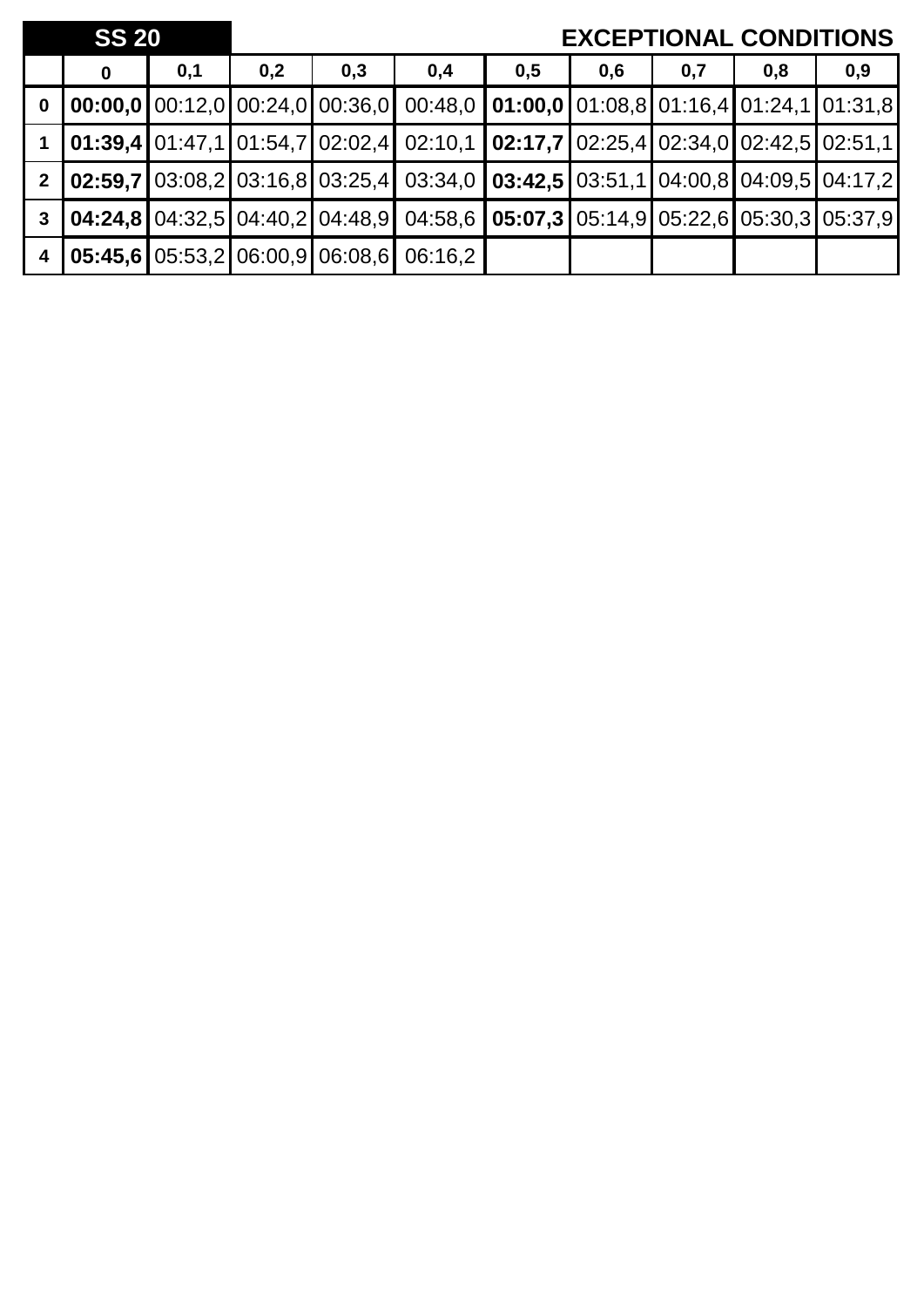|                         | <b>SS 21</b> |     |     |                                                             |                                                                                               |                                                                                         |     |     | <b>EXCEPTIONAL CONDITIONS</b>             |     |
|-------------------------|--------------|-----|-----|-------------------------------------------------------------|-----------------------------------------------------------------------------------------------|-----------------------------------------------------------------------------------------|-----|-----|-------------------------------------------|-----|
|                         | $\bf{0}$     | 0,1 | 0,2 | 0,3                                                         | 0,4                                                                                           | 0,5                                                                                     | 0,6 | 0,7 | 0,8                                       | 0,9 |
| $\mathbf 0$             |              |     |     | $\left[00:00,0\right]00:07,7$ $\left[00:15,3\right]00:23,0$ | 00:30,6                                                                                       |                                                                                         |     |     | $00:38,3100:46,0100:53,6101:01,3101:08,9$ |     |
|                         |              |     |     |                                                             | <b>01:16,6</b> 01:24,3 01:31,9 01:39,6 01:47,2 <b>01:54,9</b> 02:02,6 02:10,2 02:17,9 02:25,5 |                                                                                         |     |     |                                           |     |
| 2 <sup>1</sup>          |              |     |     | <b>02:33,2</b>   02:40,9   02:48,5   02:56,2                |                                                                                               | $03:03,8$   03:11,5   03:19,1   03:26,8   03:34,5   03:42,1                             |     |     |                                           |     |
| $\mathbf{3}$            |              |     |     |                                                             | <b>03:49,8</b> 03:57,4 04:05,1 04:12,8 04:20,4 <b>04:28,1</b> 04:37,7 04:47,9 04:58,2 05:08,5 |                                                                                         |     |     |                                           |     |
| $\overline{\mathbf{4}}$ |              |     |     | $05:18,8$   05:29,1   05:39,4   05:47,0                     | 05:54,7                                                                                       | $\vert$ 06:02,4 $\vert$ 06:10,0 $\vert$ 06:17,7 $\vert$ 06:25,3 $\vert$ 06:33,0 $\vert$ |     |     |                                           |     |
| 5                       | 06:40,7      |     |     | 06:48,3 06:57,0 07:06,7                                     |                                                                                               | $07:16,5$   07:26,2   07:33,9   07:41,5   07:49,2   07:56,8                             |     |     |                                           |     |
| 6                       | 08:04,5      |     |     | 08:12,2108:19,8108:27,5                                     |                                                                                               |                                                                                         |     |     |                                           |     |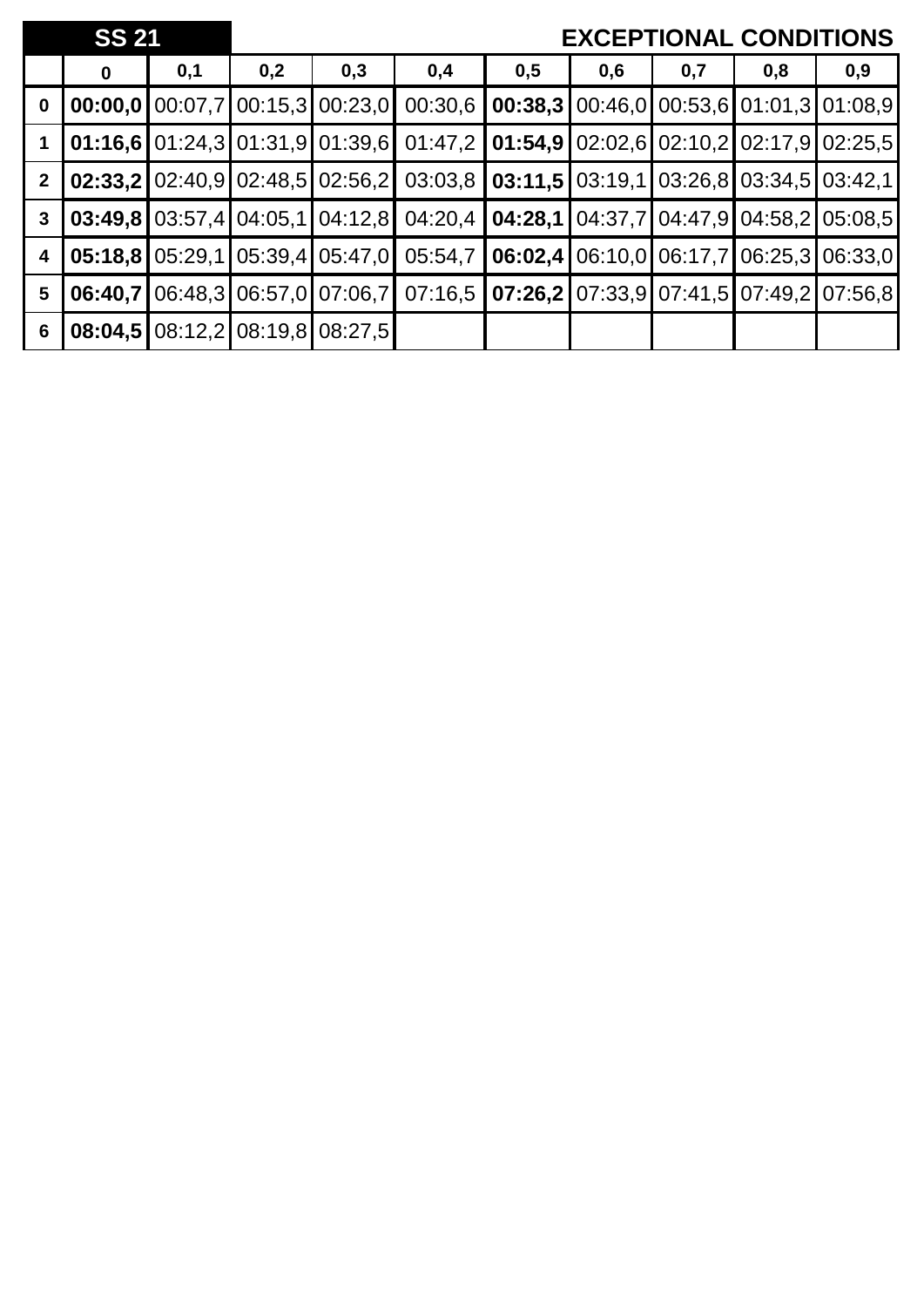**Closed Road Stage** *Mydibel-Lavano arena*

TARGET TIME = 2'18"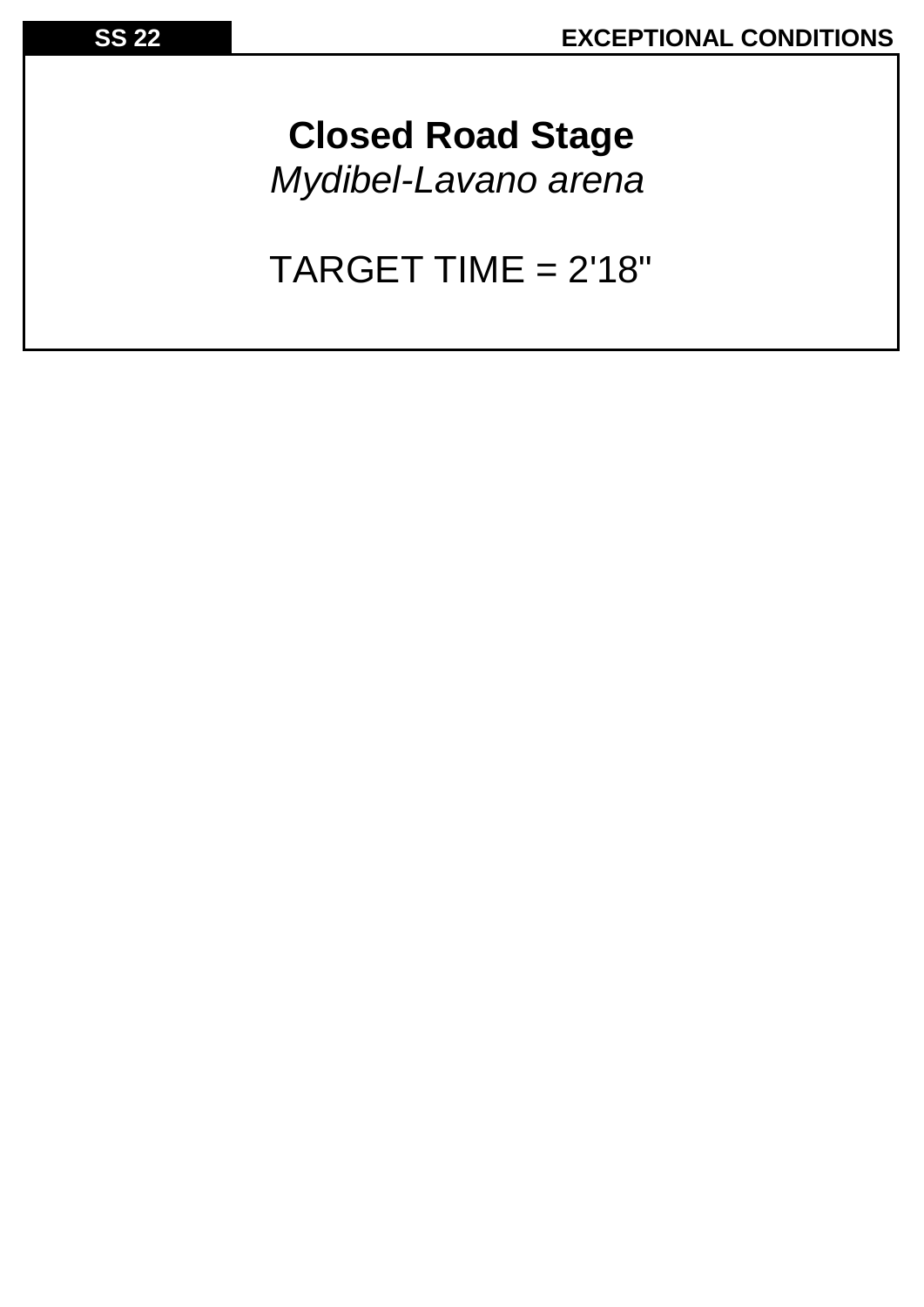|                         | <b>SS 23</b> |     |     |     |                                                                                                                                                                 |     |     | <b>EXCEPTIONAL CONDITIONS</b> |     |     |
|-------------------------|--------------|-----|-----|-----|-----------------------------------------------------------------------------------------------------------------------------------------------------------------|-----|-----|-------------------------------|-----|-----|
|                         | 0            | 0,1 | 0,2 | 0,3 | 0,4                                                                                                                                                             | 0,5 | 0,6 | 0,7                           | 0,8 | 0,9 |
| $\mathbf{0}$            |              |     |     |     | $\vert$ 00:00,0 $\vert$ 00:07,7 $\vert$ 00:15,3 $\vert$ 00:23,0 $\vert$ 00:30,6 $\vert$ 00:38,3 $\vert$ 00:46,0 $\vert$ 00:53,6 $\vert$ 01:01,3 $\vert$ 01:08,9 |     |     |                               |     |     |
|                         |              |     |     |     | $\vert$ 01:16,6 $\vert$ 01:24,3 $\vert$ 01:31,9 $\vert$ 01:39,6 $\vert$ 01:47,2 $\vert$ 01:54,9 $\vert$ 02:02,6 $\vert$ 02:10,2 $\vert$ 02:17,9 $\vert$ 02:25,5 |     |     |                               |     |     |
|                         |              |     |     |     | 2 $\vert$ 02:33,2 02:40,9 02:48,5 02:56,2 03:03,8 03:11,5 03:19,1 03:26,8 03:34,5 03:42,1                                                                       |     |     |                               |     |     |
| $\overline{\mathbf{3}}$ |              |     |     |     | $\vert 03:49,8 \vert 03:57,4 \vert 04:05,1 \vert 04:12,8 \vert 04:20,4 \vert 04:28,1 \vert 04:35,7 \vert 04:43,4 \vert$                                         |     |     |                               |     |     |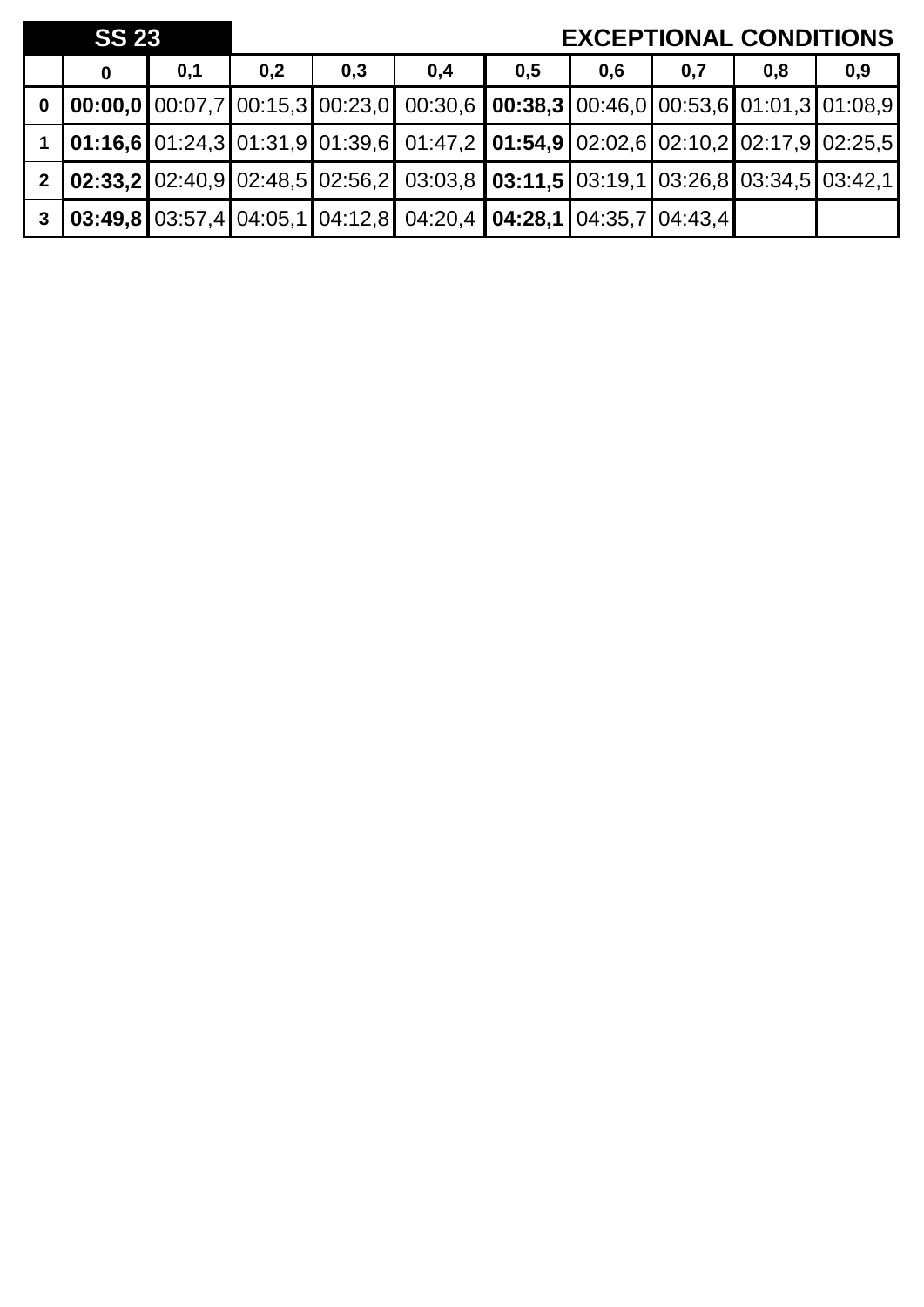|                         | <b>SS 24</b> |     |     |                                         |                                                                                                                                                                                                                                                                                                                                           |                                                             |     |     | <b>EXCEPTIONAL CONDITIONS</b> |     |
|-------------------------|--------------|-----|-----|-----------------------------------------|-------------------------------------------------------------------------------------------------------------------------------------------------------------------------------------------------------------------------------------------------------------------------------------------------------------------------------------------|-------------------------------------------------------------|-----|-----|-------------------------------|-----|
|                         | $\bf{0}$     | 0,1 | 0,2 | 0,3                                     | 0,4                                                                                                                                                                                                                                                                                                                                       | 0,5                                                         | 0,6 | 0,7 | 0,8                           | 0,9 |
| $\mathbf 0$             |              |     |     |                                         | <b>00:00,0</b> 00:07,7 00:15,3 00:23,0 00:30,6 <b>00:38,3</b> 00:46,0 00:53,6 01:01,3 01:08,9                                                                                                                                                                                                                                             |                                                             |     |     |                               |     |
|                         |              |     |     |                                         | $\vert 01:16,6 \vert 01:24,3 \vert 01:31,9 \vert 01:39,6 \vert 01:47,2 \vert 01:54,9 \vert 02:02,6 \vert 02:10,2 \vert 02:17,9 \vert 02:25,5$                                                                                                                                                                                             |                                                             |     |     |                               |     |
| 2 <sup>1</sup>          |              |     |     |                                         | $\vert 02:33,2 \vert 02:40,9 \vert 02:48,5 \vert 02:56,2 \vert 03:03,8 \vert 03:11,5 \vert 03:19,1 \vert 03:26,8 \vert 03:34,5 \vert 03:42,1 \vert 03:5 \vert 03:42,1 \vert 03:5 \vert 03:5 \vert 03:42,1 \vert 03:5 \vert 03:5 \vert 03:5 \vert 03:5 \vert 03:5 \vert 03:5 \vert 03:5 \vert 03:5 \vert 03:5 \vert 03:5 \vert 03:5 \vert$ |                                                             |     |     |                               |     |
| 3                       |              |     |     |                                         | <b>03:49,8</b> 03:57,4 04:05,1 04:12,8 04:20,4 <b>04:28,1</b> 04:35,7 04:43,4 04:51,1 04:58,7                                                                                                                                                                                                                                             |                                                             |     |     |                               |     |
| $\overline{\mathbf{4}}$ |              |     |     | $05:06,4$   05:14,0   05:21,7   05:29,4 |                                                                                                                                                                                                                                                                                                                                           | $05:37,0$   05:44,7   05:52,3   06:00,0   06:07,7   06:15,3 |     |     |                               |     |
| $5\phantom{1}$          |              |     |     | 06:23,0 06:30,6 06:38,3 06:46,0         |                                                                                                                                                                                                                                                                                                                                           |                                                             |     |     |                               |     |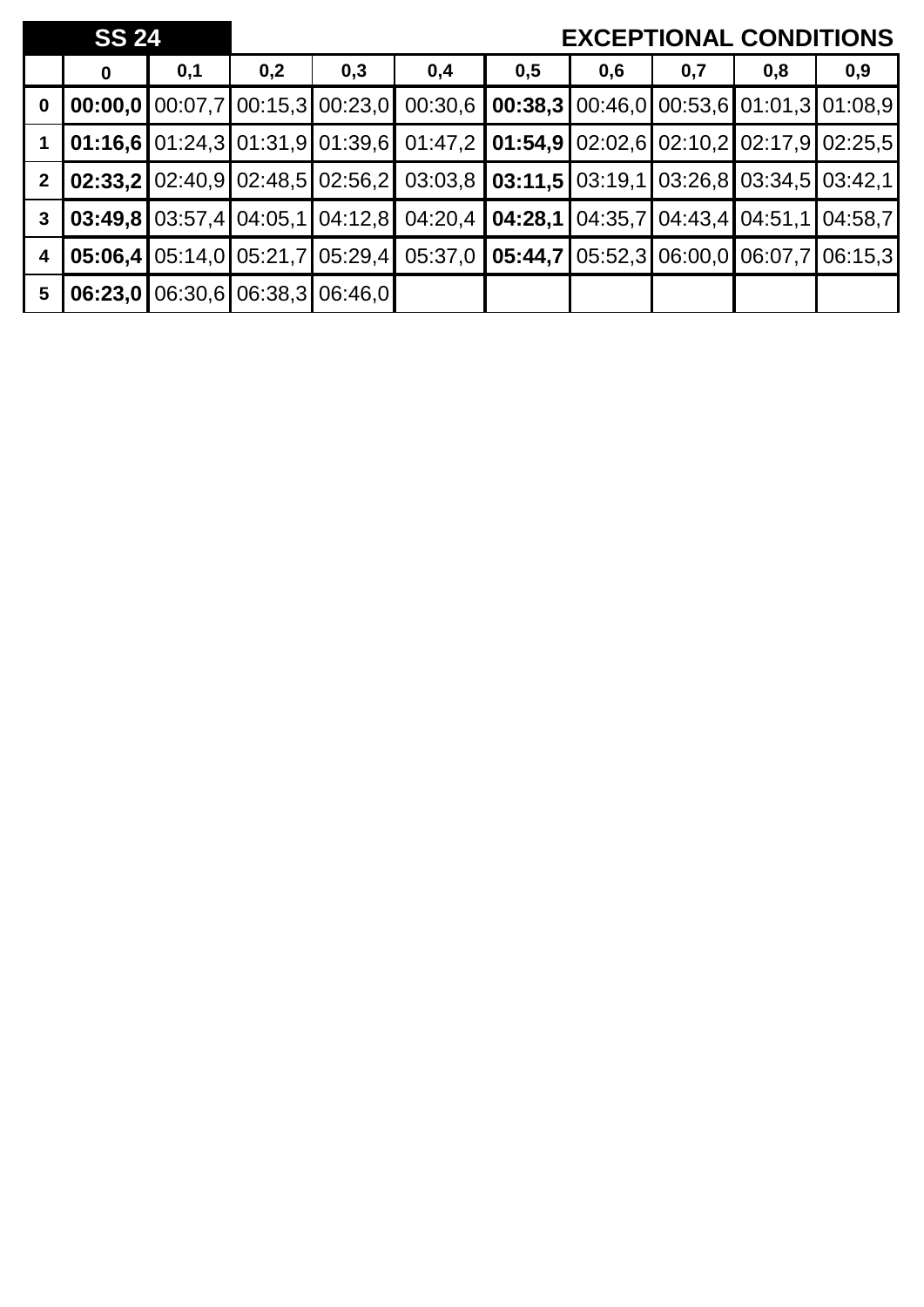| <b>SS 25</b>            |          |     |     |     |                                                                                                                                                                 |     |     | <b>EXCEPTIONAL CONDITIONS</b> |     |     |
|-------------------------|----------|-----|-----|-----|-----------------------------------------------------------------------------------------------------------------------------------------------------------------|-----|-----|-------------------------------|-----|-----|
|                         | $\bf{0}$ | 0,1 | 0,2 | 0,3 | 0,4                                                                                                                                                             | 0,5 | 0,6 | 0,7                           | 0,8 | 0,9 |
| $\overline{\mathbf{0}}$ |          |     |     |     | $\vert$ 00:00,0 $\vert$ 00:07,7 $\vert$ 00:15,3 $\vert$ 00:23,0 $\vert$ 00:30,6 $\vert$ 00:38,3 $\vert$ 00:46,0 $\vert$ 00:53,6 $\vert$ 01:01,3 $\vert$ 01:08,9 |     |     |                               |     |     |
|                         |          |     |     |     | $[01:16,6]01:24,3]01:31,9[01:39,6]01:47,2[01:54,9]02:02,6[02:10,2]02:17,9]02:25,5$                                                                              |     |     |                               |     |     |
|                         |          |     |     |     | 2 <b>02:33,2</b> 02:40,9 02:48,5 02:56,2 03:03,8 <b>03:11,5</b> 03:19,1 03:26,8 03:34,5 03:42,1                                                                 |     |     |                               |     |     |
| 3 <sup>1</sup>          |          |     |     |     | $\vert$ 03:49,8 03:57,4 04:05,1 04:12,8 04:20,4 04:28,1 04:35,7 04:43,4 04:51,1 04:58,7                                                                         |     |     |                               |     |     |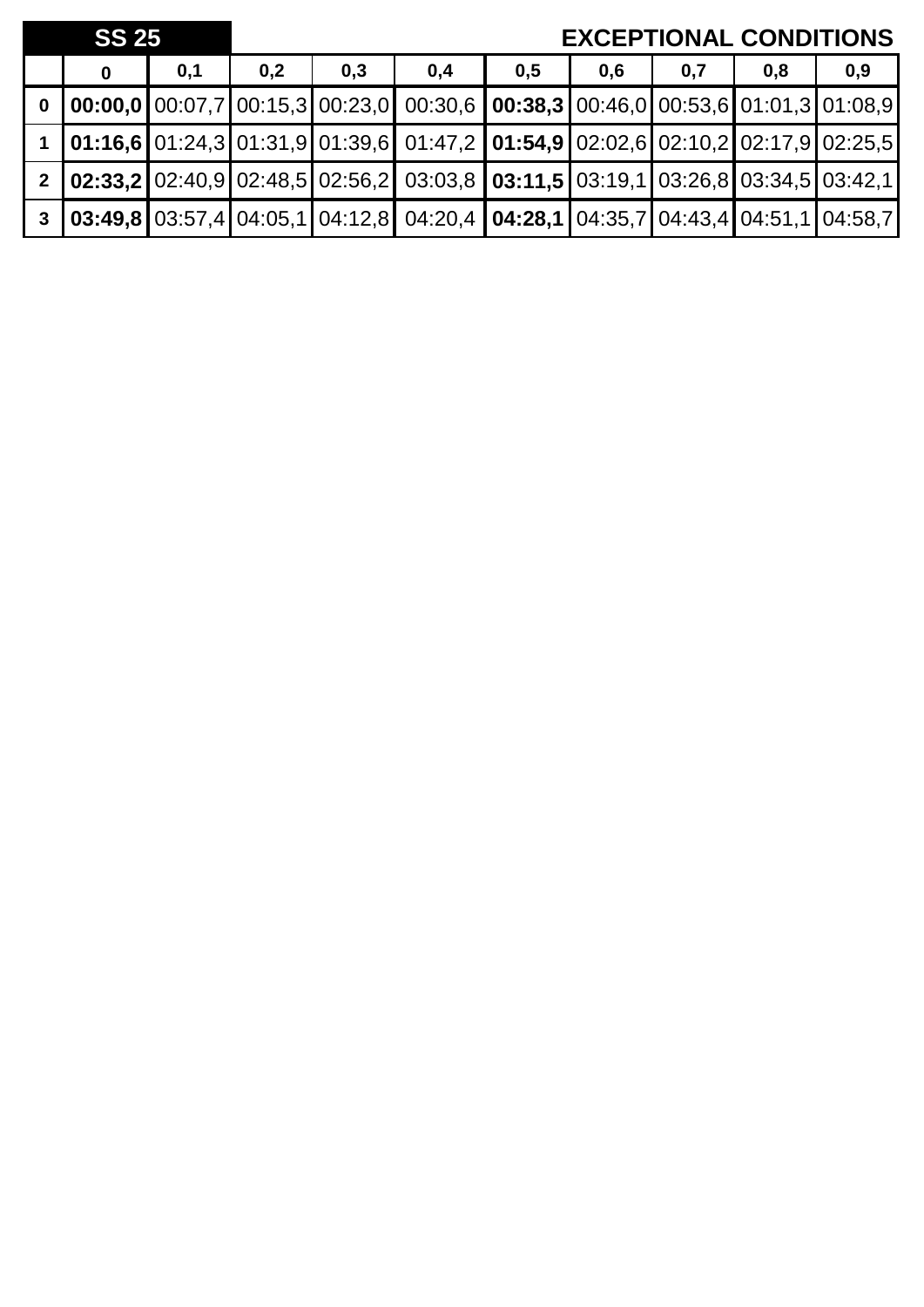| <b>SS 26</b> |                       |     |     |     |                                                                                                                                                                   |     |     | <b>EXCEPTIONAL CONDITIONS</b> |     |     |
|--------------|-----------------------|-----|-----|-----|-------------------------------------------------------------------------------------------------------------------------------------------------------------------|-----|-----|-------------------------------|-----|-----|
|              |                       | 0,1 | 0,2 | 0.3 | 0,4                                                                                                                                                               | 0.5 | 0.6 | 0,7                           | 0.8 | 0,9 |
|              |                       |     |     |     | 0 $\vert$ 00:00,0 $\vert$ 00:09,0 $\vert$ 00:18,0 $\vert$ 00:27,0 $\vert$ 00:36,0 $\vert$ 00:47,6 $\vert$ 00:57,4 $\vert$ 01:05,1 $\vert$ 01:12,8 $\vert$ 01:20,4 |     |     |                               |     |     |
|              | 1   01:28,1   01:35,7 |     |     |     |                                                                                                                                                                   |     |     |                               |     |     |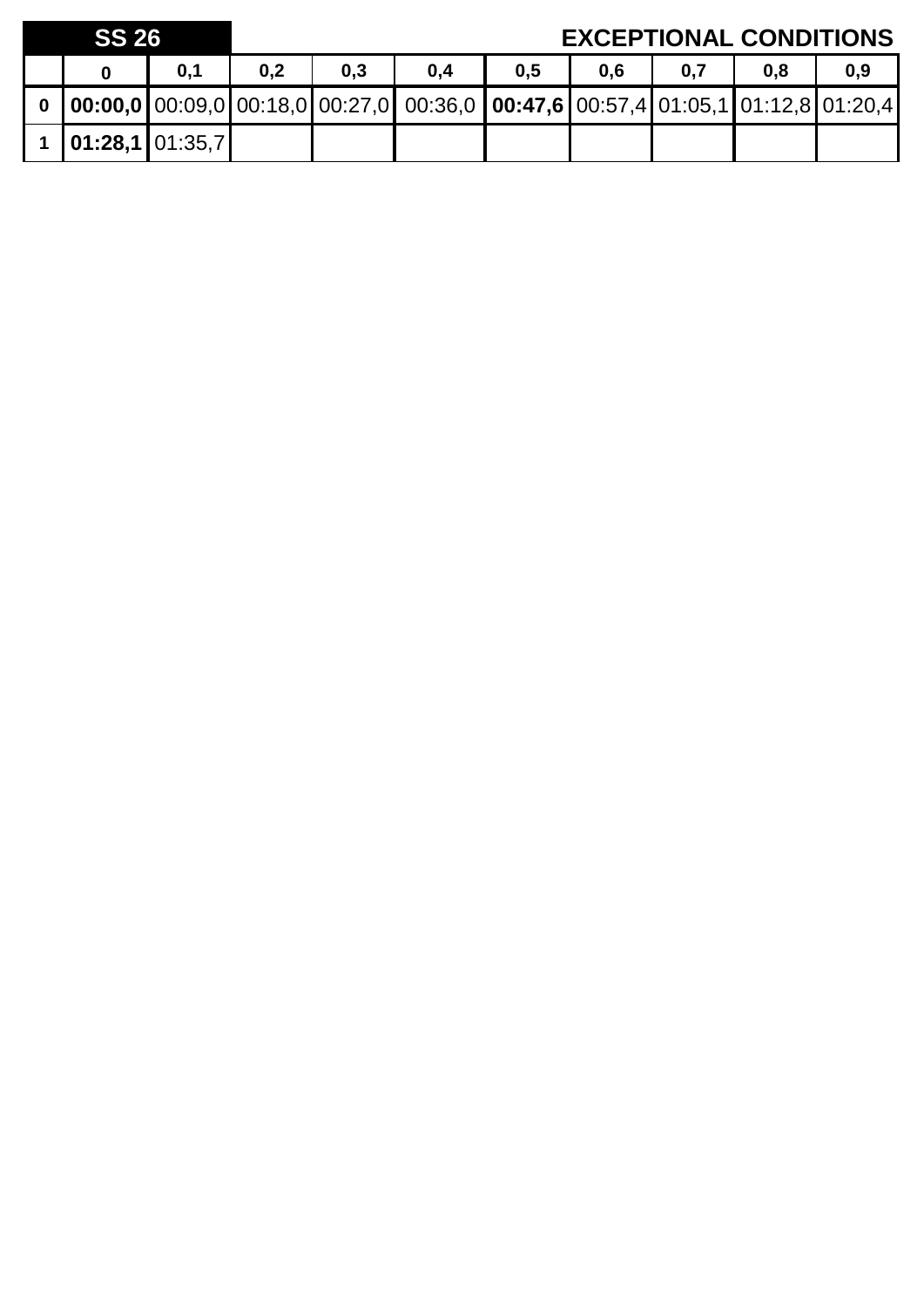|                         | <b>SS 27</b>                               |         |         |                                         |                                                                                        |                                         |         | <b>EXCEPTIONAL</b> |                                         | <b>CONDITIONS</b> |
|-------------------------|--------------------------------------------|---------|---------|-----------------------------------------|----------------------------------------------------------------------------------------|-----------------------------------------|---------|--------------------|-----------------------------------------|-------------------|
|                         | $\mathbf 0$                                | 0,1     | 0,2     | 0,3                                     | 0,4                                                                                    | 0,5                                     | 0,6     | 0,7                | 0,8                                     | 0,9               |
| $\boldsymbol{0}$        | 00:00,0                                    | 00:07,7 | 00:15,3 | 00:23,0                                 | 00:30,6                                                                                | 00:38,3                                 | 00:46,0 | 00:53,6            | 01:01,3                                 | 01:08,9           |
| 1                       | 01:16,6                                    | 01:24,3 | 01:31,9 | 01:39,6                                 | 01:47,2                                                                                | 01:54,9                                 | 02:02,6 | 02:10,2            | 02:17,9                                 | 02:25,5           |
| $\boldsymbol{2}$        | 02:33,2                                    | 02:40,9 | 02:48,5 | 02:56,2                                 | 03:03,8                                                                                | 03:11,5                                 | 03:19,1 |                    | 03:26,8 03:34,5                         | 03:42,1           |
| $\mathbf 3$             | 03:49,8                                    | 03:57,4 | 04:05,1 | 04:12,8                                 | 04:20,4                                                                                | 04:28,1                                 | 04:35,7 |                    | 04:43,4 04:51,1                         | 04:58,7           |
| 4                       | 05:06,4                                    | 05:14,0 | 05:21,7 | 05:29,4                                 | 05:37,0                                                                                | 05:44,7                                 | 05:52,3 |                    | 06:00,0 06:07,7                         | 06:15,3           |
| 5                       | 06:23,0                                    | 06:30,6 | 06:38,3 | 06:46,0                                 | 06:53,6                                                                                | 07:01,3                                 | 07:08,9 |                    | 07:16,6 07:24,3                         | 07:31,9           |
| 6                       | 07:39,6                                    | 07:47,2 | 07:54,9 | 08:02,6                                 | 08:10,2                                                                                | 08:17,9                                 | 08:25,5 | 08:33,2            | 08:40,9                                 | 08:48,5           |
| $\overline{\mathbf{7}}$ | 08:56,2                                    | 09:03,8 | 09:11,5 | 09:19,1                                 | 09:26,8                                                                                | 09:34,5                                 | 09:42,1 |                    | 09:49,8 09:57,4                         | 10:05,1           |
| 8                       | 10:12,8                                    | 10:20,4 | 10:28,1 | 10:35,7                                 | 10:43,4                                                                                | 10:51,1                                 | 10:58,7 |                    | 11:06,4 11:14,0                         | 11:21,7           |
| $\boldsymbol{9}$        | 11:29,4                                    | 11:37,0 | 11:44,7 | 11:52,3                                 | 12:00,0                                                                                | 12:07,7                                 | 12:15,3 |                    | 12:23,0 12:30,6                         | 12:38,3           |
| 10                      | 12:46,0                                    | 12:53,6 | 13:01,3 | 13:08,9                                 | 13:16,6                                                                                | 13:24,3                                 | 13:31,9 |                    | 13:39,6 13:47,2                         | 13:55,7           |
| 11                      | 14:07,7                                    | 14:19,7 | 14:31,7 | 14:43,7                                 | 14:55,7                                                                                | 15:06,2                                 | 15:13,9 | 15:21,5            | 15:29,2                                 | 15:36,8           |
| 12                      | 15:44,5                                    | 15:52,2 | 15:59,8 | 16:07,5                                 | 16:15,1                                                                                | 16:22,8                                 | 16:30,5 | 16:38,1            | 16:45,8                                 | 16:53,4           |
| 13                      | 17:01,1                                    | 17:08,8 | 17:16,4 | 17:24,1                                 | 17:31,7                                                                                | 17:39,4                                 | 17:47,1 | 17:54,7            | 18:02,4                                 | 18:10,0           |
| 14                      | 18:17,7                                    | 18:25,5 | 18:34,3 | 18:43,0                                 | 18:51,8                                                                                | 19:00,6                                 | 19:09,4 | 19:17,9            | 19:25,6                                 | 19:33,2           |
| 15                      | 19:40,9                                    | 19:48,6 | 19:56,2 | 20:03,9                                 | 20:11,5                                                                                | 20:19,2                                 | 20:26,9 | 20:34,5            | 20:42,2                                 | 20:52,4           |
| 16                      |                                            |         |         |                                         | <b>21:04,4 21:16,4 21:27,6 21:36,4 21:45,2 21:54,0 22:02,8 22:11,5 22:19,3 22:26,9</b> |                                         |         |                    |                                         |                   |
| 17                      |                                            |         |         |                                         | 22:34,6 22:42,3 22:49,9 22:57,6 23:05,2 23:12,9 23:20,6 23:28,2 23:35,9 23:43,5        |                                         |         |                    |                                         |                   |
| 18                      |                                            |         |         | <b>23:51,2 2</b> 3:58,9 24:06,5 24:14,2 | 24:21,8                                                                                | 24:29,5 24:37,2 24:46,1 24:58,1 25:07,5 |         |                    |                                         |                   |
| 19                      |                                            |         |         | 25:15,1 25:22,8 25:30,4 25:38,1         | 25:45,8                                                                                |                                         |         |                    | 25:53,4 26:01,1 26:08,7 26:16,4 26:24,1 |                   |
| 20                      |                                            |         |         | 26:31,7 26:39,4 26:47,0 26:54,7         | 27:02,4                                                                                |                                         |         |                    | 27:10,0 27:17,7 27:25,3 27:33,0 27:40,7 |                   |
|                         | 21   27:48,3   27:56,0   28:03,6   28:11,3 |         |         |                                         | 28:19,0                                                                                |                                         |         |                    |                                         |                   |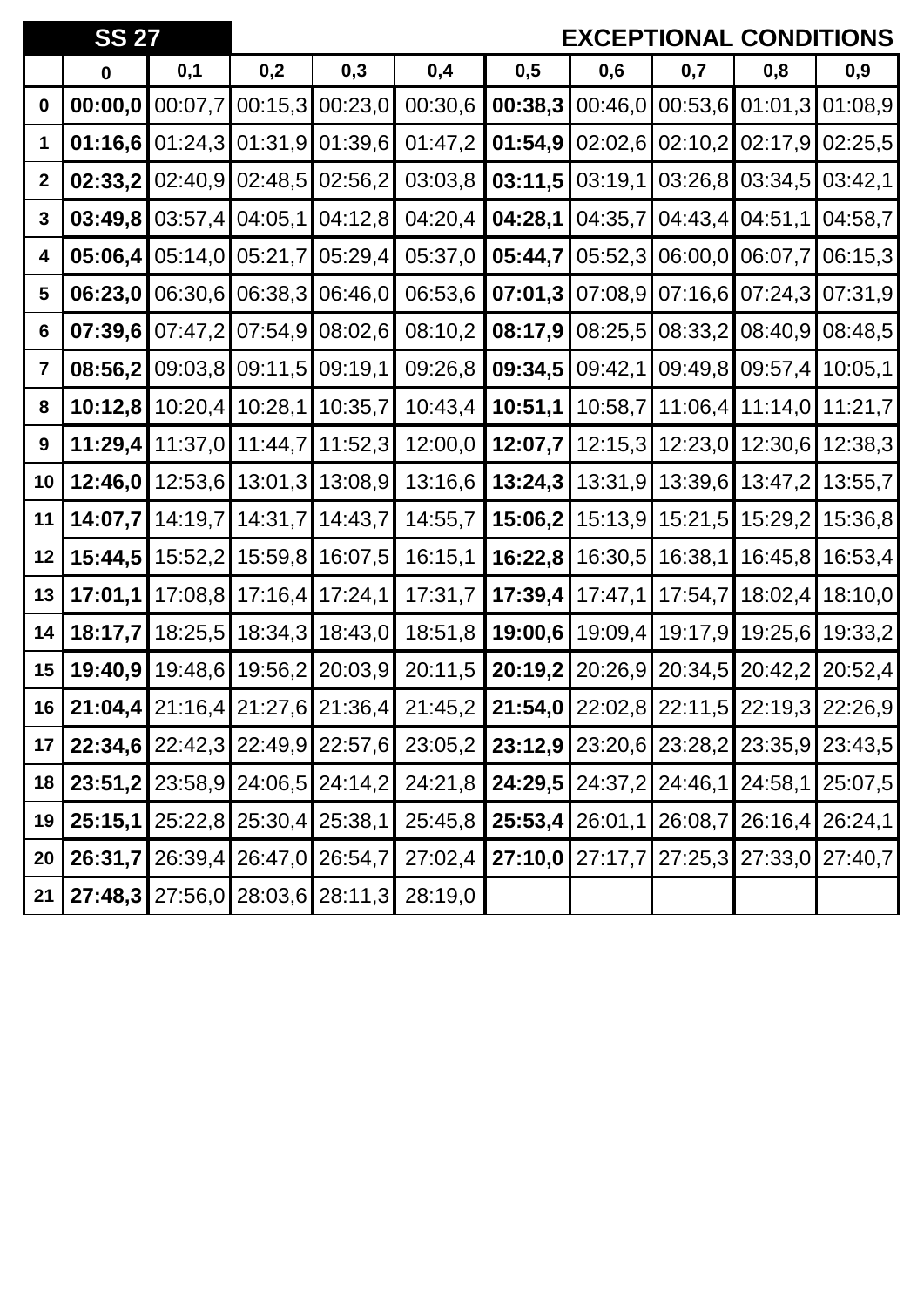**Closed Road Stage** *Ploegsteert 1979 revival stage*

TARGET TIME = 3'42"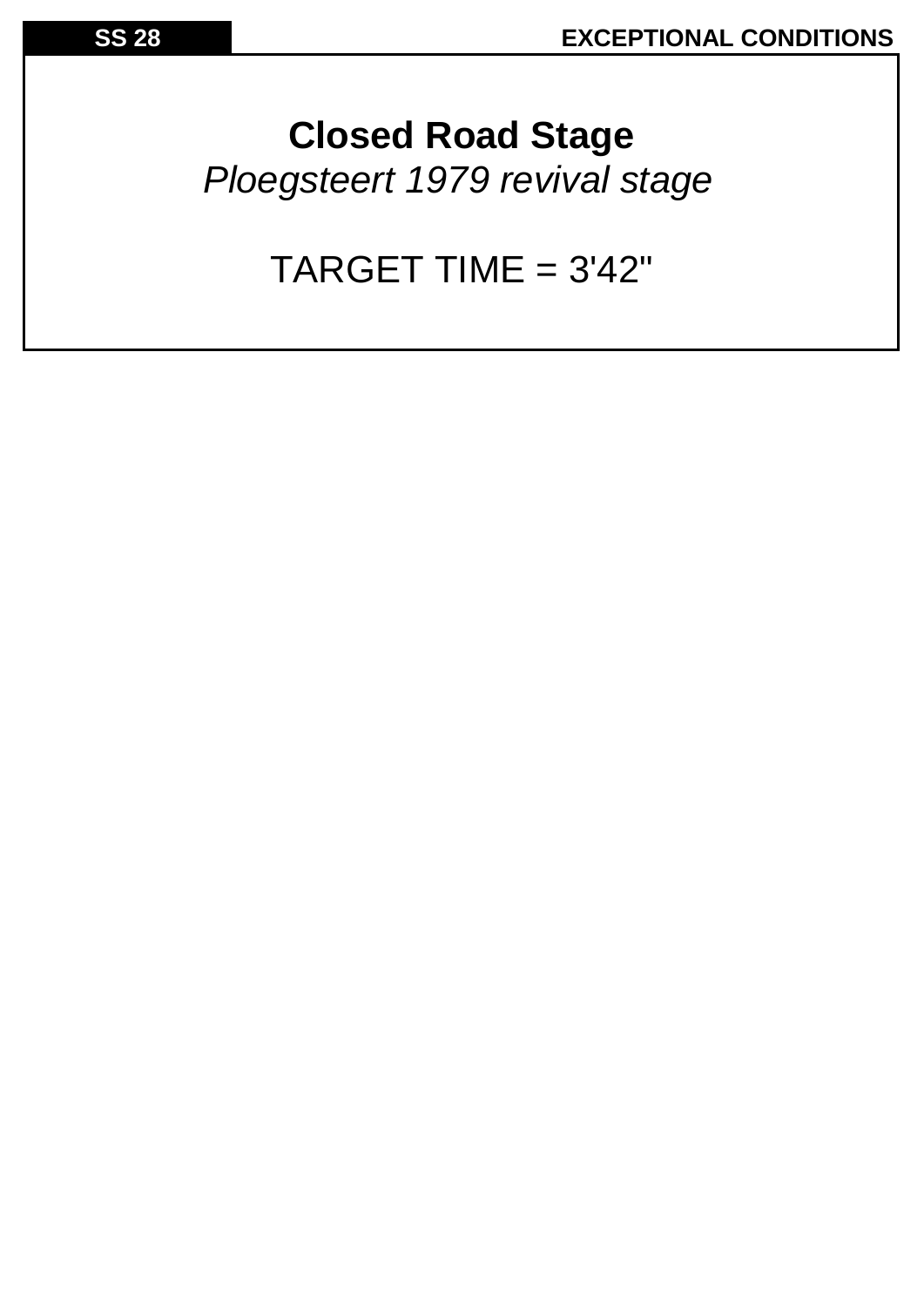|                         | <b>SS 29</b> |         |         |         |         |         |         |                 | <b>EXCEPTIONAL CONDITIONS</b> |         |
|-------------------------|--------------|---------|---------|---------|---------|---------|---------|-----------------|-------------------------------|---------|
|                         | $\mathbf 0$  | 0,1     | 0,2     | 0,3     | 0,4     | 0,5     | 0,6     | 0,7             | 0,8                           | 0,9     |
| $\mathbf 0$             | 00:00,0      | 00:08,6 | 00:17,1 | 00:25,7 | 00:34,3 | 00:42,9 | 00:51,4 | 01:00,0         | 01:08,6                       | 01:17,1 |
| 1                       | 01:25,7      | 01:34,3 | 01:42,9 | 01:51,4 | 02:00,0 | 02:09,1 | 02:18,8 | 02:28,6         | 02:38.3                       | 02:48,0 |
| $\mathbf{2}$            | 02:57,8      | 03:07,5 | 03:17,2 | 03:26,9 | 03:36,7 | 03:45,4 | 03:53,0 | 04:00,7         | 04:08,3                       | 04:16,0 |
| $\mathbf{3}$            | 04:23,7      | 04:31,3 | 04:39,0 | 04:46,6 | 04:54,3 | 05:02,7 | 05:14,7 | 05:26,1         | 05:33,8                       | 05:41,5 |
| 4                       | 05:49,1      | 05:56,8 | 06:04,4 | 06:12,1 | 06:19,8 | 06:27,4 | 06:35,1 | 06:42,7         | 06:50,4                       | 06:58,1 |
| $\overline{\mathbf{5}}$ | 07:05,7      | 07:13,4 | 07:21,0 | 07:28,7 | 07:36,3 | 07:44,0 | 07:51,7 | 07:59,3         | 08:07,0                       | 08:14,6 |
| $6\phantom{1}$          | 08:22,3      | 08:30,0 | 08:37,6 | 08:45,3 | 08:52,9 | 09:00,6 | 09:08,3 | 09:15,9         | 09:23.6                       | 09:31,2 |
| $\overline{7}$          | 09:38,9      | 09:46,6 | 09:54,2 | 10:01,9 | 10:09,5 | 10:17,2 | 10:24.9 | 10:33,4         | 10:42,0                       | 10:50,6 |
| 8                       | 10:58,9      | 11:06,5 | 11:14,2 | 11:21,8 | 11:29,5 | 11:37,2 |         | 11:44,8 11:52,5 | 12:00,1                       | 12:07,8 |
| 9                       | 12:15,4      | 12:23,1 | 12:30,8 | 12:38,4 | 12:46,1 | 12:53,7 | 13:01,4 | 13:09,1         | 13:16,7                       | 13:24,4 |
| 10                      | 13:32,0      | 13:39,7 | 13:47,4 | 13:55,0 | 14:02,7 | 14:10,3 | 14:18,0 | 14:25,7         | 14:33.3                       | 14:41,0 |
| 11                      | 14:48,6      | 14:56,6 | 15:11,0 | 15:25,4 | 15:36,7 | 15:44,4 | 15:52,1 | 15:59,7         | 16:07,4                       | 16:15,0 |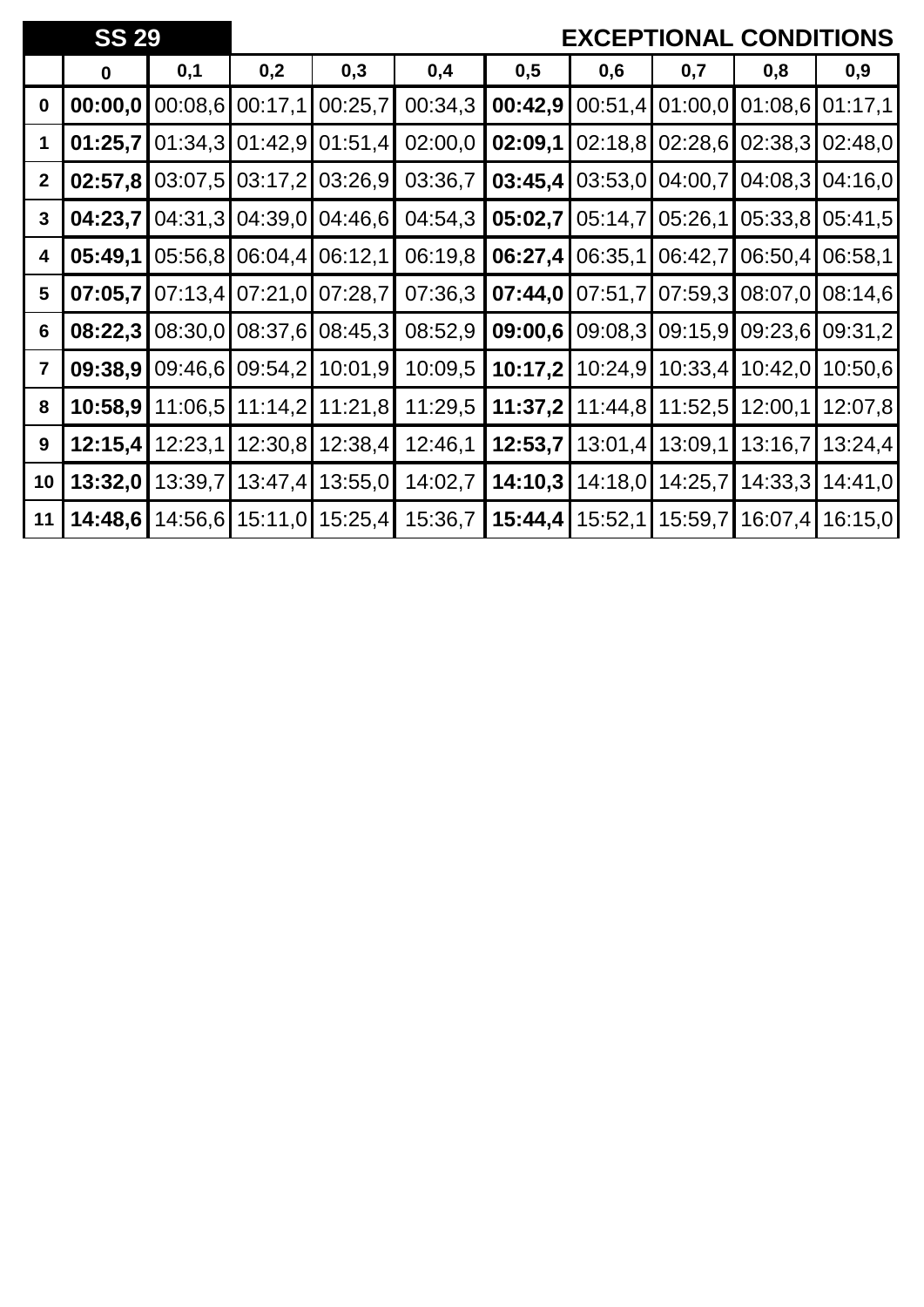|                         | <b>SS 30</b> |     |     |                                         |                                                                                                                                                                             |                             |     |     | <b>EXCEPTIONAL CONDITIONS</b>                  |     |
|-------------------------|--------------|-----|-----|-----------------------------------------|-----------------------------------------------------------------------------------------------------------------------------------------------------------------------------|-----------------------------|-----|-----|------------------------------------------------|-----|
|                         | 0            | 0,1 | 0,2 | 0,3                                     | 0,4<br>0,5                                                                                                                                                                  |                             | 0,6 | 0,7 | 0,8                                            | 0,9 |
| $\mathbf 0$             |              |     |     | $00:00,0$   00:07,7   00:15,3   00:23,0 | 00:30,6                                                                                                                                                                     |                             |     |     | <b>00:38,3</b> 00:46,0 00:53,6 01:01,3 01:08,9 |     |
|                         |              |     |     |                                         | <b>01:16,6</b> 01:24,3 01:31,9 01:39,6 01:47,2 <b>01:54,9</b> 02:02,6 02:10,2 02:17,9 02:25,5                                                                               |                             |     |     |                                                |     |
| 2 <sup>1</sup>          |              |     |     |                                         | 02:33,2 02:40,9 02:48,5 02:56,2 03:03,8 03:11,5 03:19,1 03:26,8 03:34,5 03:42,1                                                                                             |                             |     |     |                                                |     |
| $\mathbf{3}$            |              |     |     |                                         | <b>03:50,7</b> $\left  03:59,2 \right  04:07,8$ $\left  04:16,4 \right  04:25,0$ $\left  04:33,5 \right  04:42,1$ $\left  04:52,4 \right  05:02,7$ $\left  05:10,3 \right $ |                             |     |     |                                                |     |
| $\overline{\mathbf{4}}$ |              |     |     |                                         | <b>05:18,0</b> $\left  05:25.7 \right  05:33.3 \left  05:41.0 \right  05:48.6$ <b>05:56,3</b> $\left  06:03.9 \right  06:11.6$ $\left  06:19.3 \right  06:27.0$             |                             |     |     |                                                |     |
| 5                       | 06:35.6      |     |     |                                         | $06:44,2$ $06:52,4$ $07:00,1$ $07:07,7$ $07:15,4$ $07:23,0$ $07:30,7$ $07:38,4$ $07:46,0$                                                                                   |                             |     |     |                                                |     |
| $6\phantom{1}6$         |              |     |     | $07:53,7$ 08:01,3 08:09,0 08:16,7       |                                                                                                                                                                             | 08:24,3   08:32,0   08:39,6 |     |     |                                                |     |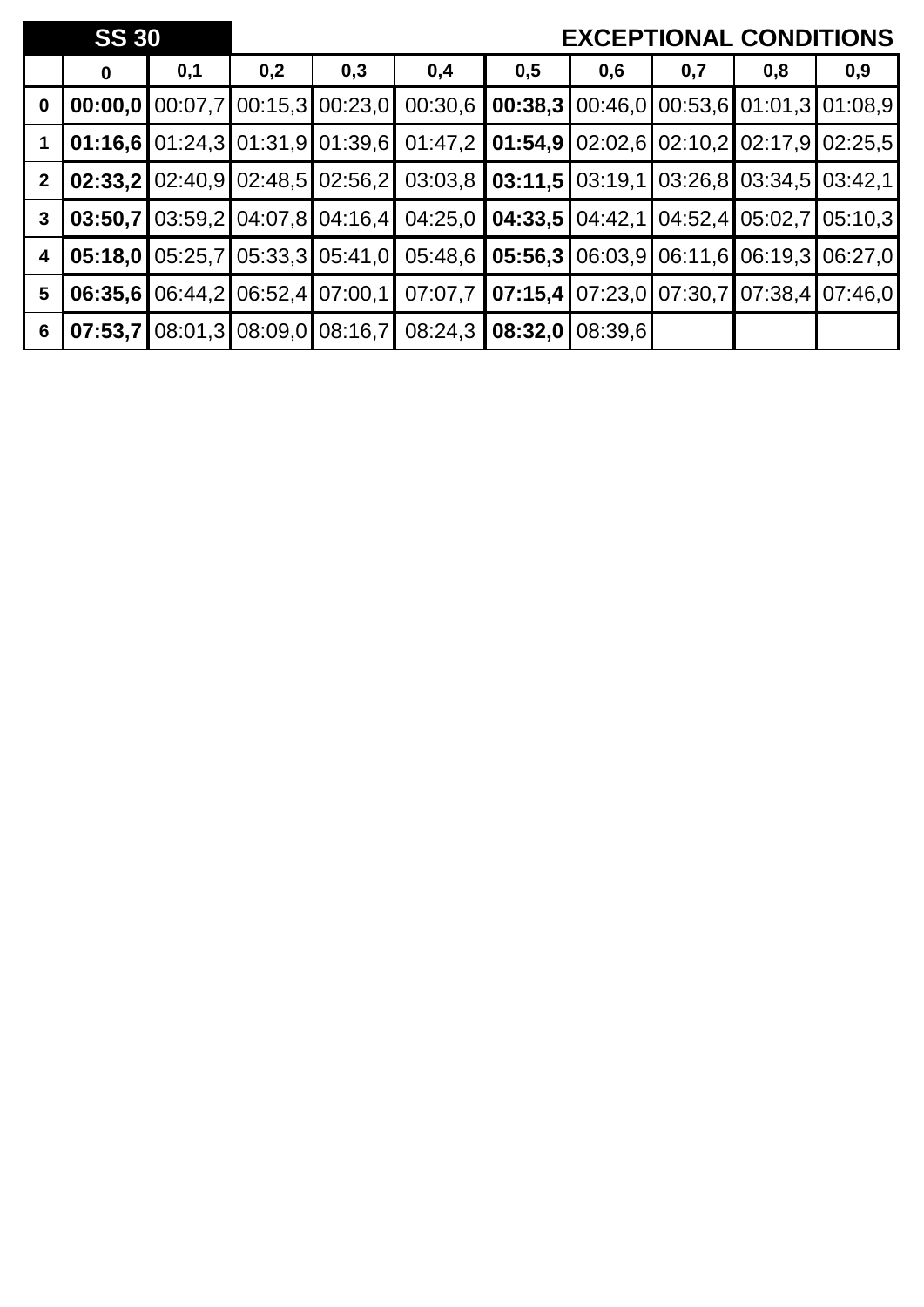|                | <b>SS 31</b> |     |     |     |                                                                                                                                                                 |     |     | <b>EXCEPTIONAL CONDITIONS</b> |     |     |
|----------------|--------------|-----|-----|-----|-----------------------------------------------------------------------------------------------------------------------------------------------------------------|-----|-----|-------------------------------|-----|-----|
|                | $\mathbf 0$  | 0,1 | 0,2 | 0,3 | 0,4                                                                                                                                                             | 0,5 | 0,6 | 0,7                           | 0,8 | 0,9 |
| $\mathbf 0$    |              |     |     |     | <b>00:00,0</b> 00:07,7 00:15,3 00:23,0 00:30,6 <b>00:38,3</b> 00:46,0 00:53,6 01:01,3 01:08,9                                                                   |     |     |                               |     |     |
|                |              |     |     |     | 01:16,6 01:24,3 01:31,9 01:39,6 01:47,2 01:54,9 02:02,6 02:10,6 02:19,2 02:27,3                                                                                 |     |     |                               |     |     |
| $2^{\circ}$    |              |     |     |     | $\vert$ 02:35,0 $\vert$ 02:42,6 $\vert$ 02:50,3 $\vert$ 02:57,9 $\vert$ 03:05,6 $\vert$ 03:13,3 $\vert$ 03:20,9 $\vert$ 03:29,9 $\vert$ 03:39,5 $\vert$ 03:48,1 |     |     |                               |     |     |
| $\mathbf{3}$   |              |     |     |     | $\vert$ 03:56,7 $\vert$ 04:04,9 $\vert$ 04:12,6 $\vert$ 04:20,2 $\vert$ 04:27,9 $\vert$ 04:35,6 $\vert$ 04:43,2 $\vert$ 04:50,9 $\vert$ 04:58,5 $\vert$ 05:06,7 |     |     |                               |     |     |
| 4 <sup>2</sup> |              |     |     |     | $\vert$ 05:14,9 $\vert$ 05:23,1 $\vert$ 05:31,3 $\vert$ 05:39,5 $\vert$ 05:47,6 $\vert$ 05:55,8 $\vert$ 06:04,0 $\vert$ 06:12,2 $\vert$                         |     |     |                               |     |     |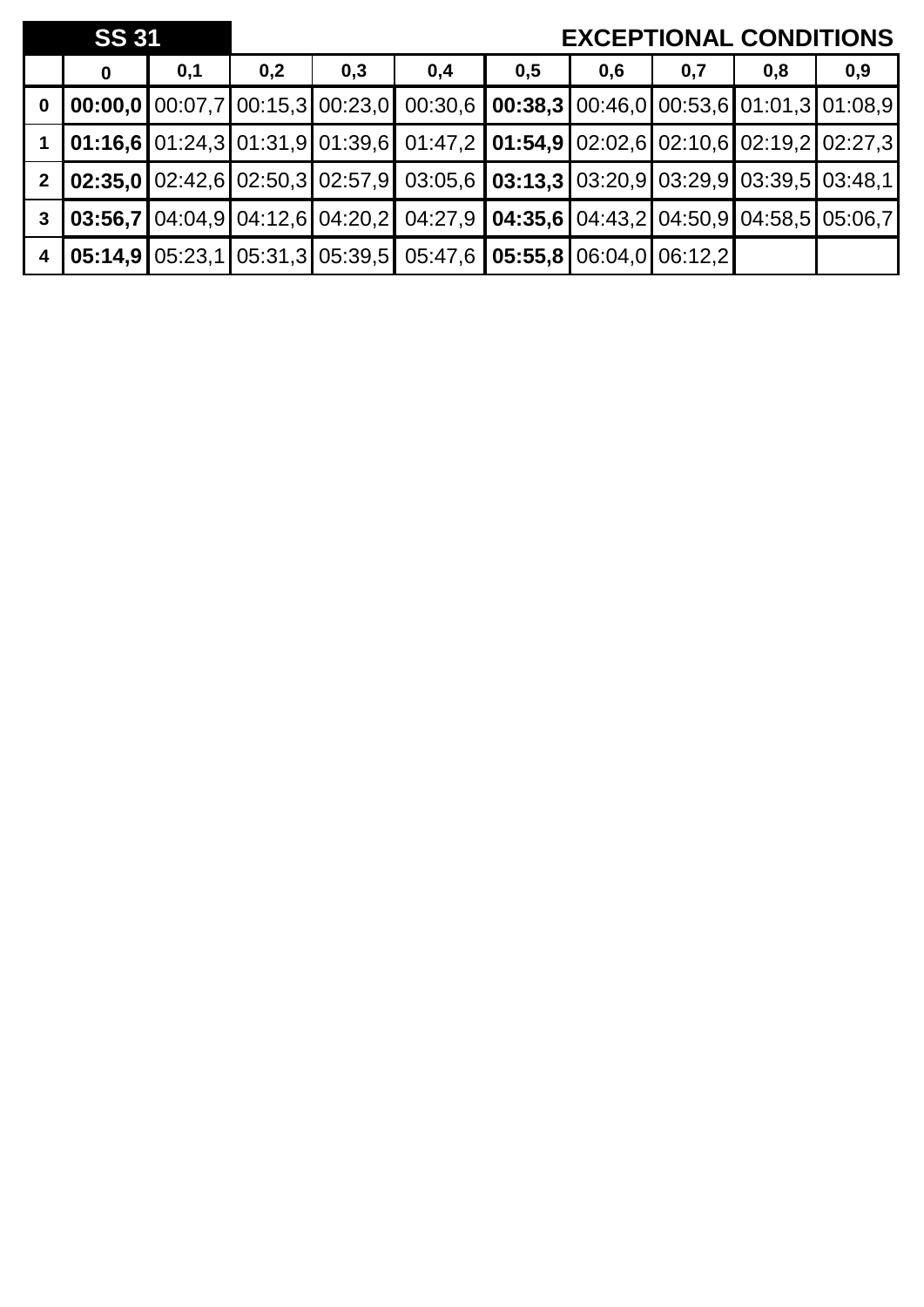|                         | <b>SS 32</b> |         |                         |                           |         |         |         |     | <b>EXCEPTIONAL CONDITIONS</b>           |         |
|-------------------------|--------------|---------|-------------------------|---------------------------|---------|---------|---------|-----|-----------------------------------------|---------|
|                         | $\bf{0}$     | 0,1     | 0,2                     | 0,3                       | 0,4     | 0,5     | 0,6     | 0,7 | 0,8                                     | 0,9     |
| $\bf{0}$                | 00:00,0      | 00:08,6 |                         | 00:17,1 00:25,7           | 00:34,3 | 00:45,3 |         |     | 00:54,2 01:01,9 01:09,5                 | 01:18,4 |
|                         | 01:28,2      |         |                         | $01:37,3$ 01:45,9 01:54,5 | 02:03,0 | 02:11,6 |         |     | $02:20,2$ 02:28,7 02:39,0 02:49,0       |         |
| $\mathbf{2}$            | 02:57,5      | 03:06,1 |                         | $03:14,0$ 03:21,6         | 03:29,3 | 03:36,9 |         |     | $03:44,6$ $03:52,3$ $03:59,9$ $04:07,6$ |         |
| $\mathbf{3}$            | 04:15,2      |         |                         | $04:23,8$ 04:32,4 04:43,4 | 04:52,7 | 05:00,4 |         |     | 05:08,1 05:16,8 05:26,5 05:35,8         |         |
| 4                       | 05:44,3      |         | 05:52,9 06:01,5 06:09,1 |                           | 06:16,8 | 06:24,5 | 06:32,1 |     | 06:39.8 06:47.4 06:55.1                 |         |
| 5                       | 07:02,7      |         | $07:10,4$ 07:18,1       | 07:25,7                   | 07:33,4 | 07:41,0 |         |     | 07:48.7 07:56.4 08:04.0                 | 08:11,7 |
| 6                       | 08:19,3      |         | 08:27,0 08:34,7         | 08:42,3                   | 08:50,0 | 08:57,6 |         |     | 09:05,3 09:13,0 09:20,6 09:28,3         |         |
| $\overline{\mathbf{7}}$ | 09:35,9      |         |                         | 09:43,6 09:51,3 09:58,9   | 10:07,5 | 10:16,1 |         |     | 10:23,7 10:31,4 10:39,0 10:46,7         |         |
| 8                       | 10:54,4      |         |                         |                           |         |         |         |     |                                         |         |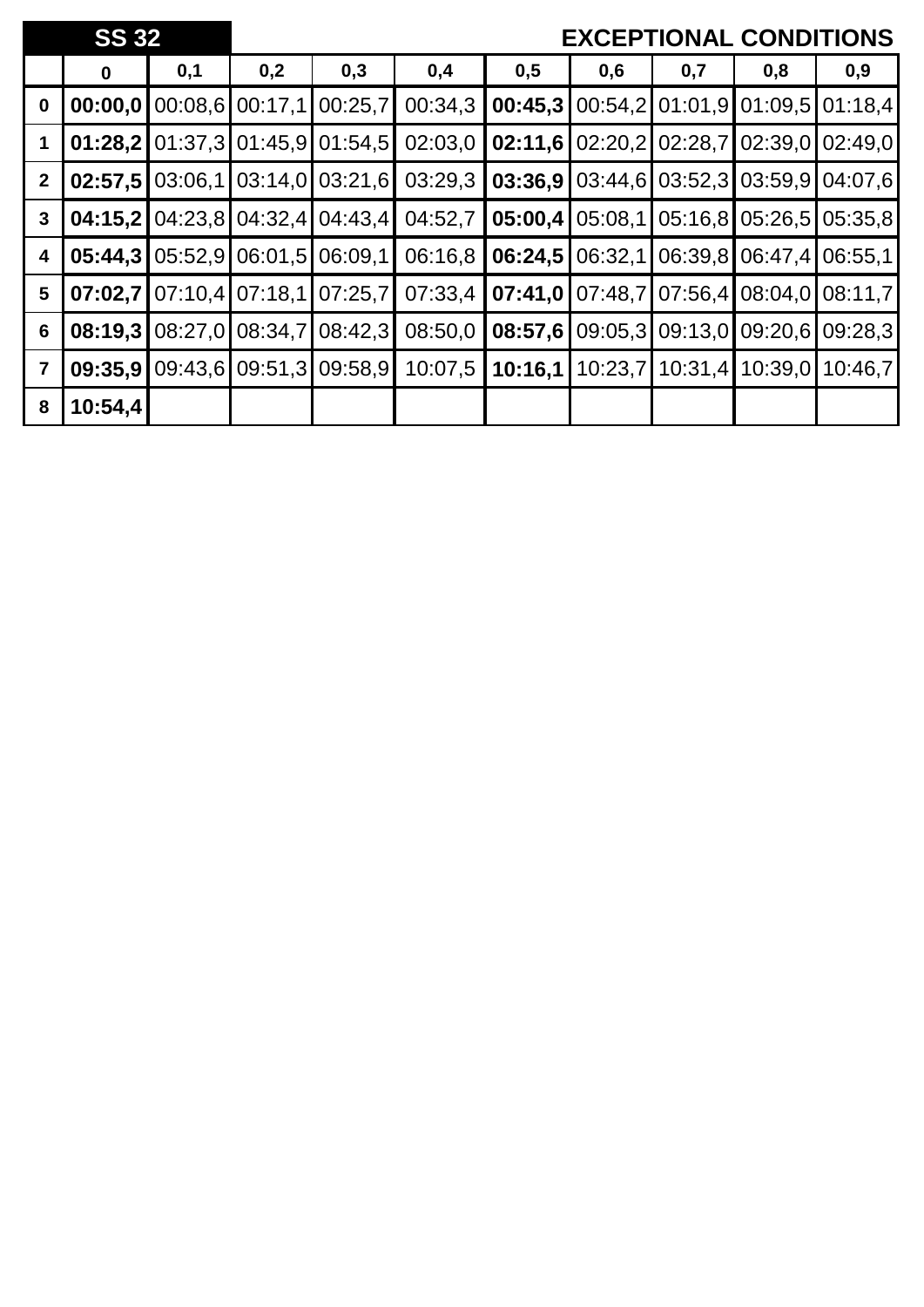|                | <b>SS 33</b> |         |     |                                         |         |                                                             |     |     | <b>EXCEPTIONAL CONDITIONS</b>                          |         |
|----------------|--------------|---------|-----|-----------------------------------------|---------|-------------------------------------------------------------|-----|-----|--------------------------------------------------------|---------|
|                | $\bf{0}$     | 0,1     | 0,2 | 0,3                                     | 0,4     | 0,5                                                         | 0,6 | 0,7 | 0,8                                                    | 0,9     |
| $\mathbf 0$    |              |         |     | 00:00,000:10,300:20,600:29,4            | 00:37,1 |                                                             |     |     | $00:44,8100:52,4101:00,1101:07,7101:15,4$              |         |
|                | 01:23,1      |         |     | $01:30.7$ 01:38.4 01:46.0               | 01:53,7 |                                                             |     |     | <b>02:01,4</b>   02:09,0   02:16,7   02:24,3   02:32,0 |         |
| $\overline{2}$ |              |         |     | $02:39.7$   02:47,3   02:55,0   03:02,6 |         | $03:10,3$   03:17,9   03:25,6   03:33,3   03:40,9   03:48,6 |     |     |                                                        |         |
| $\mathbf{3}$   |              |         |     | $03:56,3$   04:04,9   04:14,3   04:25,3 |         | 04:33,9   04:42,5   04:51,0   04:59,6   05:08,2   05:16,8   |     |     |                                                        |         |
| 4              | 05:24.4      |         |     | 05:32,1 05:39,7 05:47,4                 | 05:55,1 |                                                             |     |     | 06:02,7 06:10,4 06:18,0 06:25,7                        | 06:33,4 |
| $5\phantom{1}$ | 06:41.0      | 06:48,7 |     | 06:56,3 07:04,0                         |         | $07:11,7$   07:19,3   07:27,0   07:34,6   07:42,3   07:50,0 |     |     |                                                        |         |
| 6              | 07:57,6      | 08:05,3 |     |                                         |         |                                                             |     |     |                                                        |         |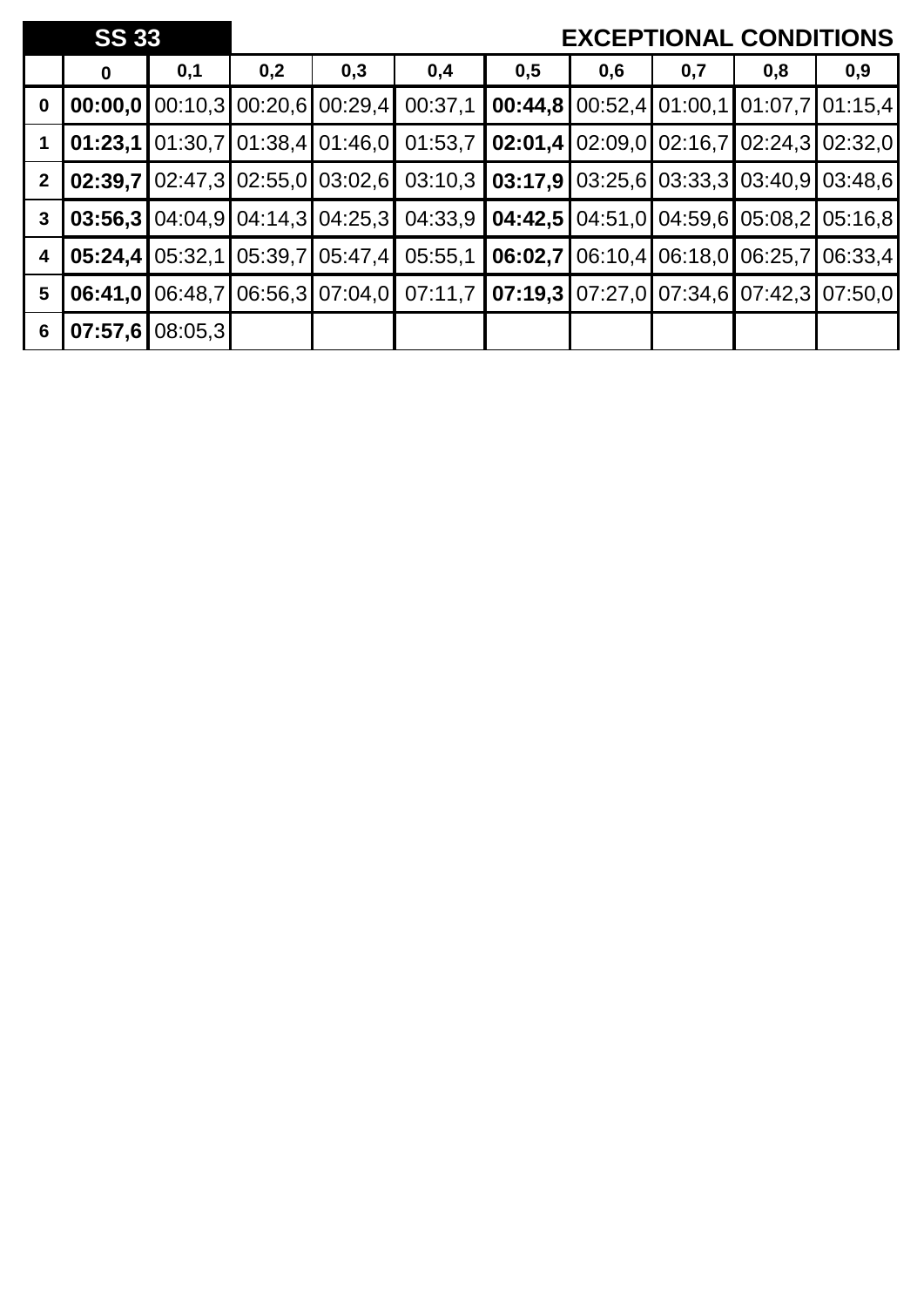|                | <b>SS 34</b> |     |     |                                          |         |         |     |     | <b>EXCEPTIONAL CONDITIONS</b>                                   |     |
|----------------|--------------|-----|-----|------------------------------------------|---------|---------|-----|-----|-----------------------------------------------------------------|-----|
|                | $\bf{0}$     | 0,1 | 0,2 | 0,3                                      | 0,4     | 0,5     | 0,6 | 0,7 | 0,8                                                             | 0,9 |
| $\mathbf 0$    | 00:00,01     |     |     | $[00:08,4]$ 00:16,7 $[00:25,1]$          | 00:33,5 | 00:41,9 |     |     | $[00:49,6]$ $00:57,3]$ 01:04,9 01:12,6                          |     |
|                |              |     |     | $01:20,2$   01:27,9   01:35,6   01:43,2  | 01:50,9 | 01:58.5 |     |     | $02:06,2$ 02:13,9 02:21,5 02:29,2                               |     |
| $\mathbf{2}$   |              |     |     | <b>02:36,8 02:44,5 02:52,2 02:59,8  </b> | 03:07,5 | 03:15,1 |     |     | $\vert 03:22,8 \vert 03:30,4 \vert 03:38,1 \vert 03:45,8 \vert$ |     |
| $\mathbf{3}$   | 03:53.4      |     |     | $04:01,1$   04:08,7   04:16,4            | 04:24,1 | 04:31,7 |     |     | 04:39,4 04:47,4 04:55,8 05:03,8                                 |     |
| 4              | 05:11,4      |     |     | $05:19.1$ 05:26.7 05:34.4                | 05:42,1 | 05:49,7 |     |     | 05:58,7 06:07,7 06:15,4 06:23,0                                 |     |
| 5              | 06:30,7      |     |     | 06:38,4 06:46,0 06:53,7                  | 07:01,3 |         |     |     | $07:09.0$   07:16,7   07:24,3   07:32,0   07:39,6               |     |
| 6              | 07:47,3      |     |     | [07:55, 0] 08:02, 6] 08:10, 3]           | 08:17,9 | 08:25,6 |     |     | 08:33,3 08:40,9 08:48,6 08:56,2                                 |     |
| $\overline{7}$ | 09:03,9      |     |     | 09:11,6 09:19,2 09:26,9                  |         |         |     |     |                                                                 |     |